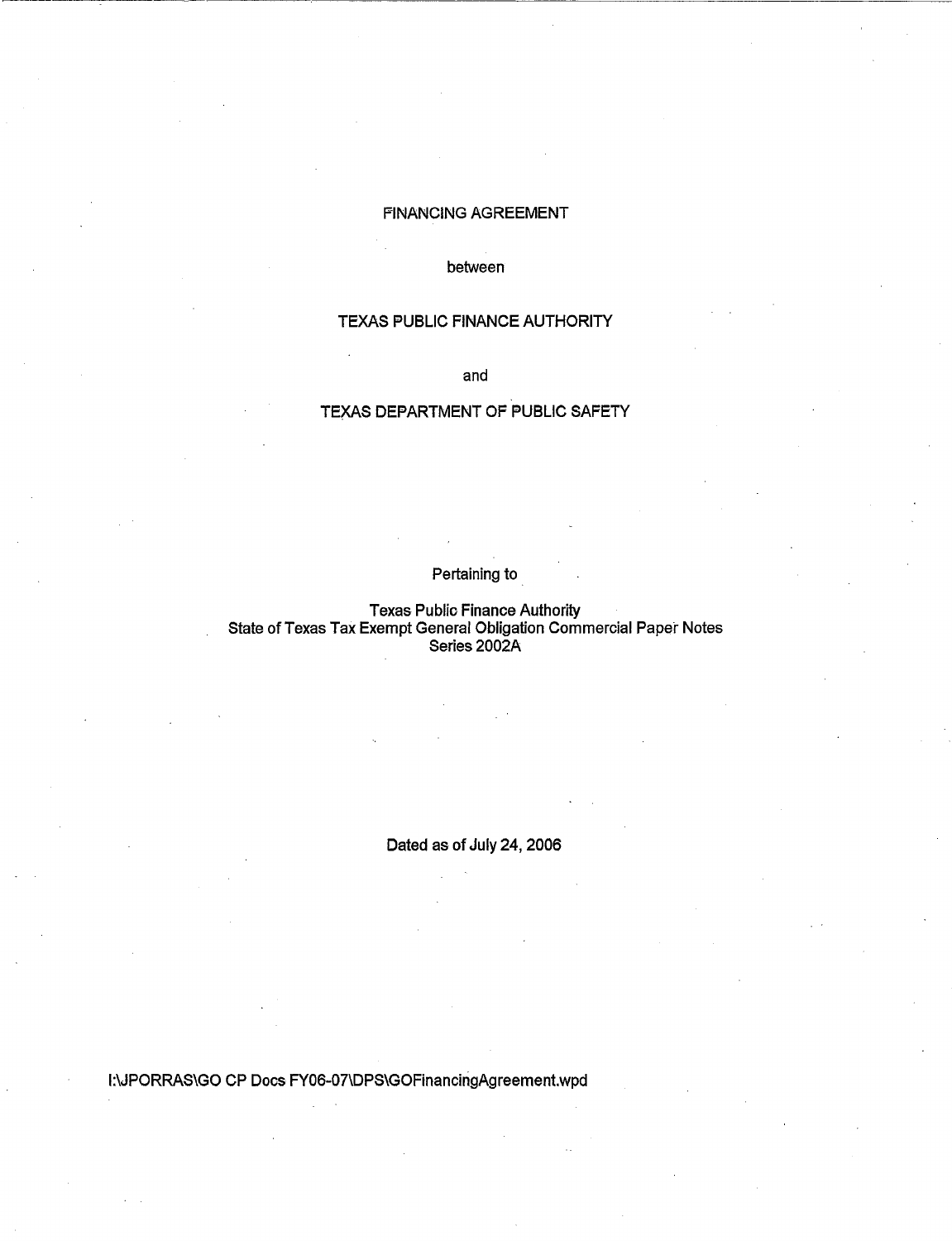# **CONTENTS**

# Page Number

| <b>ARTICLE I</b>             |                                                              |  |
|------------------------------|--------------------------------------------------------------|--|
| Section 1.01                 |                                                              |  |
| Section 1.02                 |                                                              |  |
| Section 1.03                 |                                                              |  |
|                              |                                                              |  |
| <b>ARTICLE II</b>            |                                                              |  |
| Section 2.01                 |                                                              |  |
| Section 2.02                 | General Representations and Warranties of Qualified Agency 4 |  |
| <b>ARTICLE III</b>           |                                                              |  |
| Section 3.01                 |                                                              |  |
| Section 3.02                 |                                                              |  |
| Section 3.03                 |                                                              |  |
| Section 3.04                 |                                                              |  |
| Section 3.05                 |                                                              |  |
| Section 3.06                 |                                                              |  |
| Section 3.07                 |                                                              |  |
| Section 3.08                 |                                                              |  |
| Section 3.09                 |                                                              |  |
| Section 3.10                 |                                                              |  |
| Section 3.11                 |                                                              |  |
| Section 3.12                 |                                                              |  |
|                              |                                                              |  |
| <b>ARTICLE IV</b>            | <b>Contractor</b><br>$\sim 10^{-11}$                         |  |
|                              |                                                              |  |
| Section 4.01                 |                                                              |  |
| Section 4.02                 |                                                              |  |
| Section 4.03                 |                                                              |  |
| Section 4.04                 |                                                              |  |
| Section 4.05                 |                                                              |  |
| <b>ARTICLE V</b>             |                                                              |  |
| Section 5.01                 |                                                              |  |
| Section 5.02                 |                                                              |  |
| Section 5.03                 |                                                              |  |
| Section 5.04                 |                                                              |  |
| Section 5.05                 |                                                              |  |
| Section 5.06                 |                                                              |  |
| <b>ARTICLE VI</b>            |                                                              |  |
| Section 6.01                 |                                                              |  |
| Section 6.02                 |                                                              |  |
| Section 6.03<br>Section 6.04 |                                                              |  |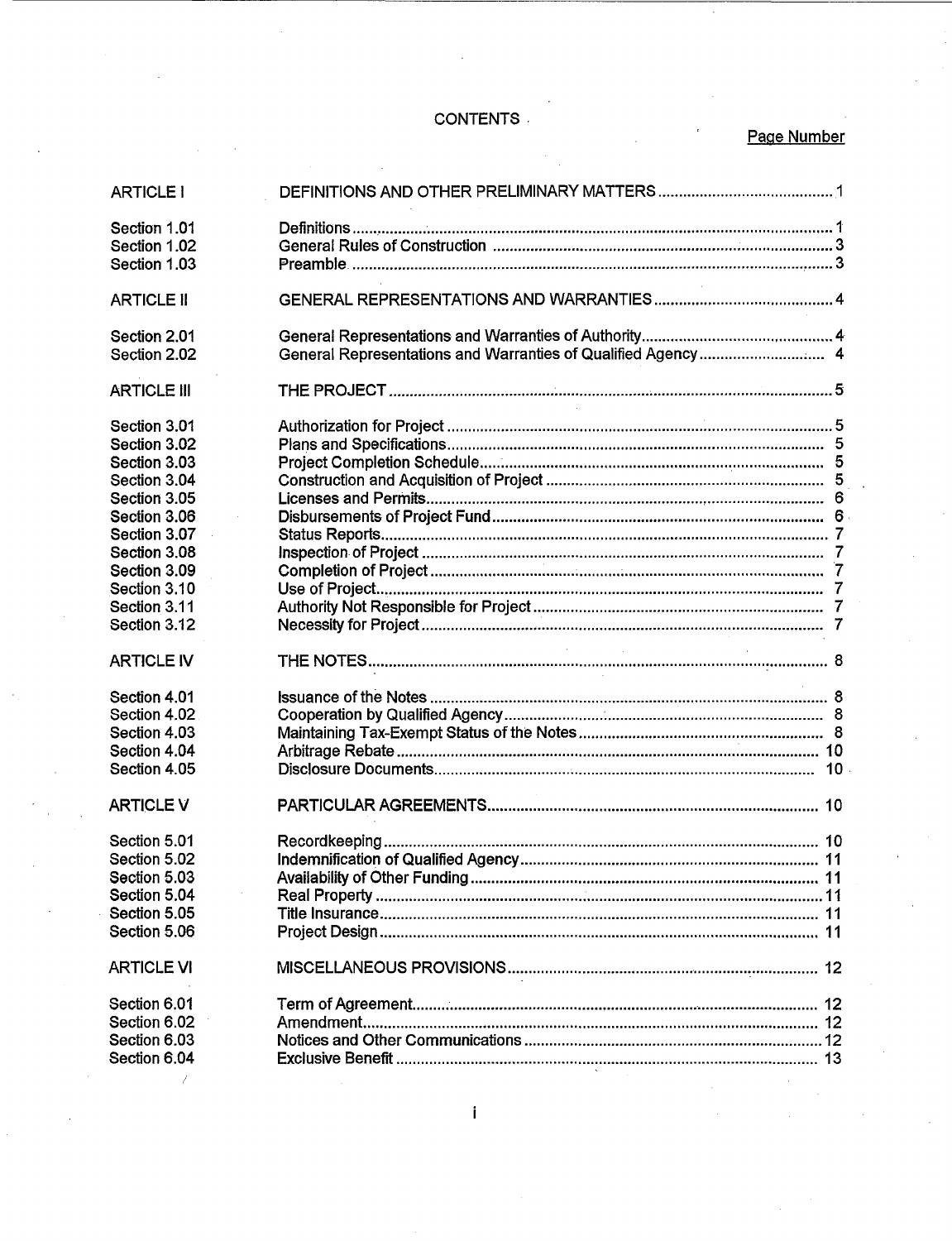| Section 6.05 |  |
|--------------|--|
| Section 6.06 |  |
| Section 6.07 |  |
| Section 6.08 |  |

## **EXECUTION**

| EXHIBIT A         |  |
|-------------------|--|
| EXHIBIT B         |  |
| EXHIBIT C         |  |
| <b>EXHIBIT D</b>  |  |
| EXHIBIT E         |  |
| EXHIBI <b>T F</b> |  |

Description of the Project Project Completion Schedule Governmental Project Approvals Form of Disbursement Certificate Monthly Status Report Information Form of Project Completion Certificate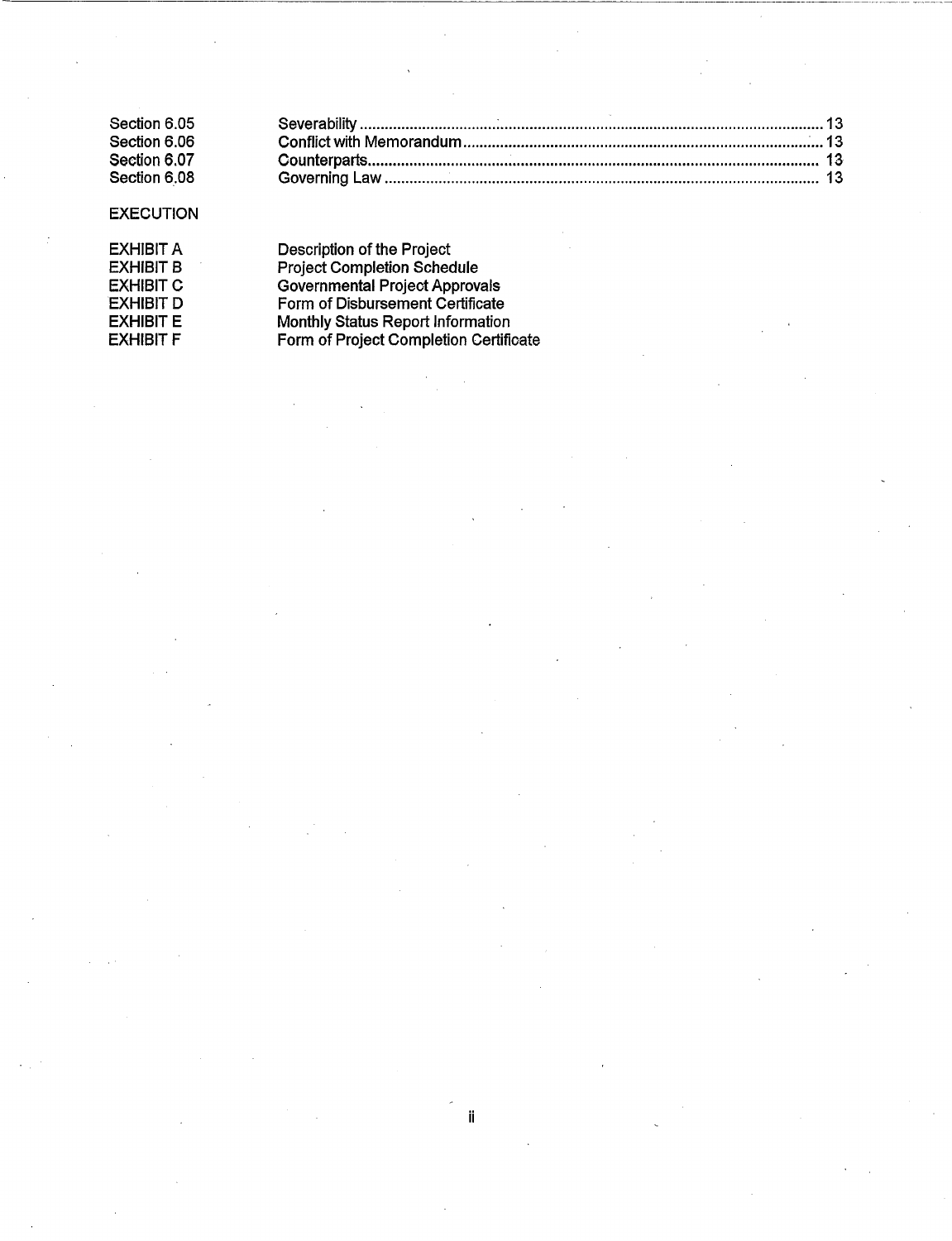### FINANCING AGREEMENT

THIS FINANCING AGREEMENT, dated as of the  $24<sup>th</sup>$  day of July, 2006, between the TEXAS PUBLIC FINANCE AUTHORITY (the "Authority") and the Texas Department of Public Safety (the "Qualified Agency");

#### WITNESSETH:

WHEREAS, the Authority is authorized by law to provide financing of certain facilities for agencies of the State of Texas through the issuance of commercial paper notes;

WHEREAS, one or more projects of the Qualified Agency have been authorized in appropriations by the Legislature of the State of Texas;

WHEREAS, the parties desire to provide for the financing by the Authority of certain facilities for the Qualified Agency;

NOW, THEREFORE, in consideration of the premises the parties hereto agree as follows:

#### ARTICLE I

## DEFINITIONS AND OTHER PRELIMINARY MATTERS

SECTION 1.01. Definitions.

Except as otherwise provided in this Financing Agreement, the capitalized terms in this Financing Agreement shall have the meanings specified in this section unless the context requires otherwise.

Agency Act- Chapter 411, Texas Government Code.

Appropriation Act- S81, Acts, 79th Legislature, Regular Session, (2005) and any other act of the Legislature appropriating funds for the Project to the Qualified Agency.

Authority - the Texas Public Finance Authority or any successor thereto.

Authority Regulations - the regulations of the Authority in Part X, Title 34, Texas Administrative Code.

Authorized Agency Representative - the chief administrative officer of the Qualified Agency or any member of the staff of the Qualified Agency designated by the chief administrative officer or by the governing body of the Qualified Agency as an authorized representative.

Authorizing Law- collectively, TEX. CONST. art. Ill, 50-f, Chapter 1232. Texas Government Code, as amended, and Art. V, pages V-45 and V-46, sections 2 and 2(a) of the Appropriation Act.

Board- the board of directors of the Authority.

Bond Counsel- any law firm that is engaged by the Authority to render services to the Authority as bond counsel.

Business Day - any day that the Authority, the Qualified Agency, and the Comptroller are required by law to be open for business.

1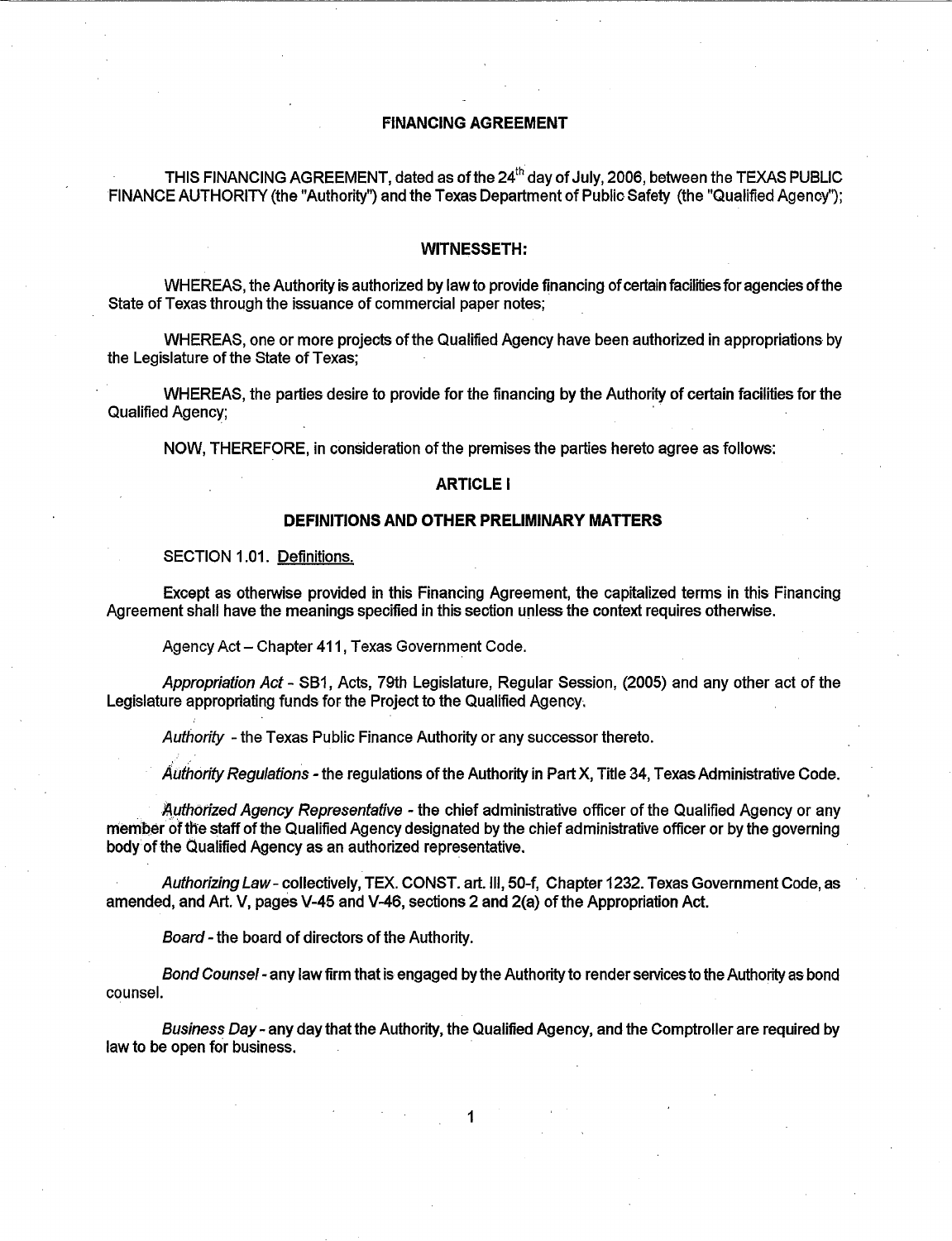Closing- with respect to each sale of Notes, the concurrent delivery of such Notes to, or upon the order of, the initial purchaser(s) in exchange for payment therefor.

-----------------~---- -~- -- --

Closing Date - the date of a Closing.

Code- the Internal Revenue Code of 1986, as amended, together with all published regulations promulgated thereunder and revenue rulings with respect thereto by the United States Treasury Department or the Internal Revenue Service.

Comptroller- the Comptroller of Public Accounts of the State.

Costs of Issuance- the "costs of issuance," if any, as defined in the Authority Regulations, incurred in connection with the issuance of the Notes.

Disbursement Certificate - a certificate of the Authorized Agency Representative for the disbursement of funds from the Project Fund, in substantially the form of Exhibit D of this\_ Financing Agreement.

Disclosure Documents - collectively, the Offering Memorandum and any amendments thereto.

Event of Taxability - any act or omission that could adversely affect the excludability of the interest on any Note from the gross income of the owner of the Note.

Executive Director- the Executive Director of the Authority, or any member of the staff of the Authority authorized by the Board to perform the duties of the Executive Director.

Facility Contract - any contract, entered into by the Qualified Agency for the design, engineering, acquisition, construction, equipping, repair, or renovation of any facilities financed for the Qualified Agency in whole or part with proceeds of any Notes issued by the Authority.

Financing Agreement - this Financing Agreement, and any amendments hereto.

Interest and Sinking Fund- the fund by that name created pursuant to the Resolution.

Legislature - the Legislature of the State.

Memorandum - the Memorandum of Understanding, dated as of the  $24<sup>th</sup>$  day of July, 2006, between the Authority and the Qualified Agency, and any amendments thereto.

Notes - any obligations issued by the Authority from time to time to finance or refinance the Project.

Offering Memorandum - the final official disclosure document authorized by the Authority to be used in connection with the sale of the Notes.

Plans and Specifications - the plans and specifications for the Project Component(s), as amended or supplemented.

Project - collectively, the Project Components, as set forth on Exhibit A of this Financing Agreement.

Project Completion Amount-the aggregate amount of the cost of all of the Project Components, as set forth in Exhibit A of this Financing Agreement.

Project Completion Certificate - a certificate of an Authorized Agency Representative to the effect that. the Project has been completed, in substantially the form of Exhibit F of this Financing Agreement.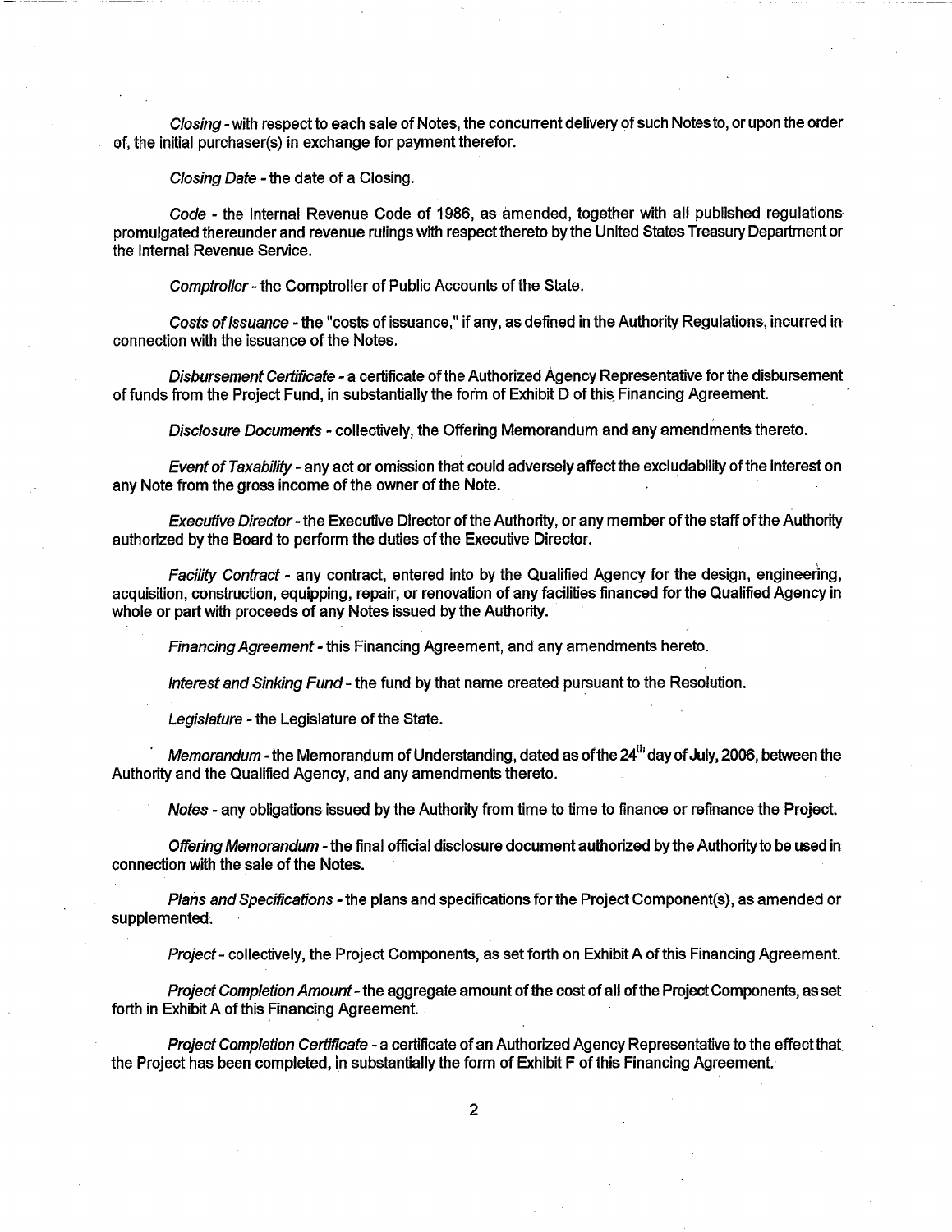Project Completion Date - the date that the Project is completed, as certified in the Project Completion Certificate.

Project Completion Schedule - the schedule projecting the rate of expenditure of proceeds of the Notes for the payment of Project Costs set forth in Exhibit B of this Financing Agreement.

Project Component - each respective item (or part of an item) in the Appropriation Act that has been approved to be financed with proceeds of the Notes, as described in Exhibit A of this Financing Agreement.

Project Costs - any costs associated with the Project that are authorized under the Authorizing Law and Authority Regulations and Chapter 1207, Texas Government Code to be paid with the proceeds of the Notes.

Project Financing Documents - collectively, all documents furnished by the Qualified Agency to the Authority in connection with the financing of the Project and issuance of the Notes, including (without limitation) the Memorandum, the Request for Financing, the Financing Agreement, each Disbursement Certificate, and the Project Completion Certificate .

. Project Fund- the fund by that name created pursuant to the Resolution.

Qualified Agency- the "Qualified Agency" as defined in the preamble of this Financing Agreement or any successor thereto.

Request for Financing- the letter or other communication from the Qualified Agency to the Authority requesting financing for the Project, and any supplements thereto.

Resolution - the resolution of the Authority pursuant to which the Notes are authorized to be issued, and any amendments and supplements thereto.

State - the State of Texas.

Comptroller- the State Comptroller of the State of Texas, or any successor thereto.

SECTION 1.02. General Rules of Construction.

(a) A capitalized term used in this Financing Agreement that is not defined herein and that is defined in the Resolution shall have the meaning assigned to it in the Resolution.

(b) Whenever in this Financing Agreement the context requires:

(1) a reference to the singular number includes the plural and vice versa; and

(2) a word denoting gender includes the masculine; feminine, and neuter.

(c) The table of contents and the titles given to any article or section ofthis Financing Agreement are for convenience only and are not intended to modify the article or section.

SECTION 1.03. Preamble.

The statements and findings in the preamble of this Financing Agreement are hereby adopted and made a part of the Financing Agreement.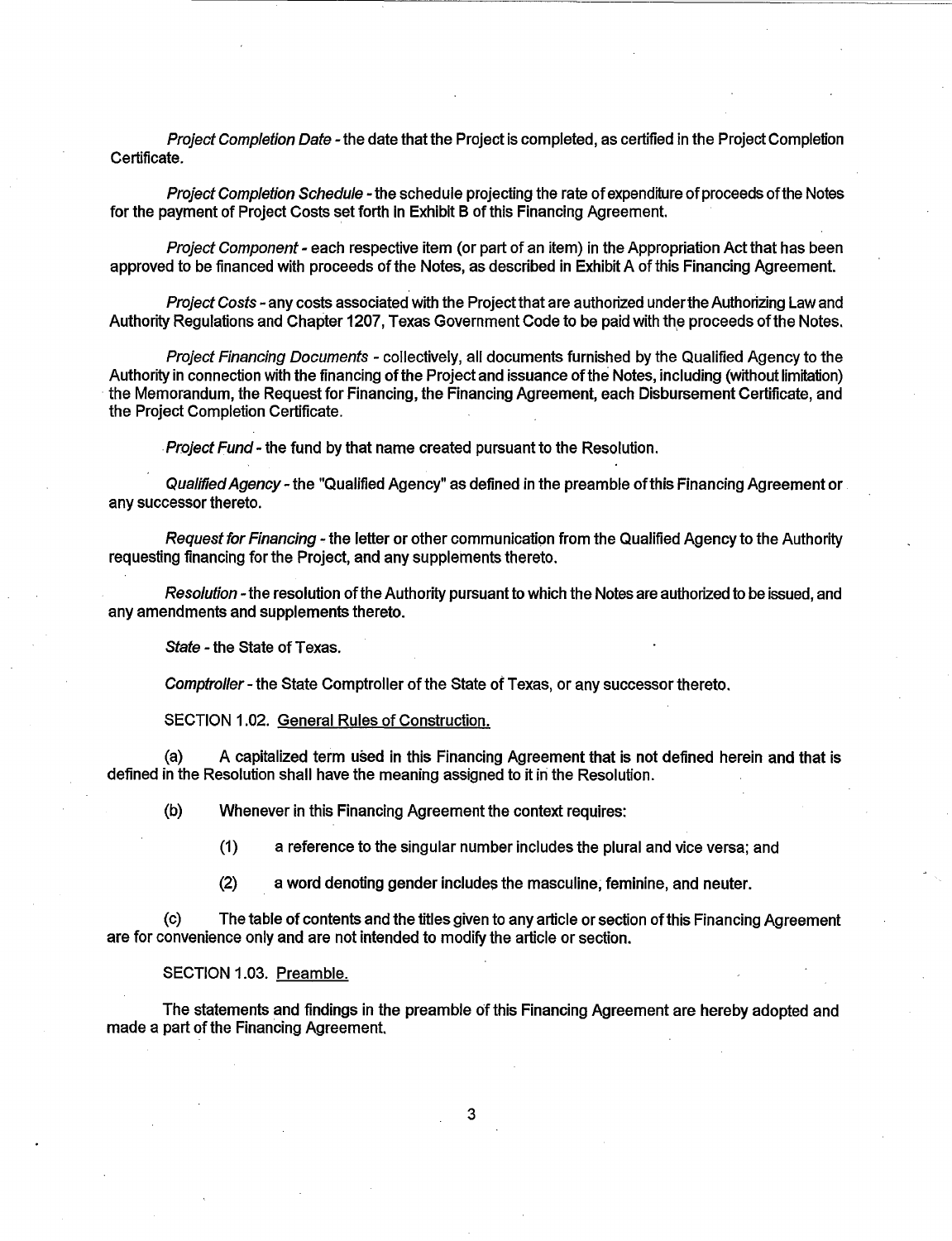#### **ARTICLE** II

#### **GENERAL REPRESENTATIONS AND WARRANTIES**

SECTION 2.01. General Representations and Warranties of Authoritv.

The Authority represents and warrants as follows:

(1) the Authority is a validly existing agency of the State of Texas authorized to operate under the Texas Public Finance Authority Act;

(2) the Authority has full power and authority to execute and deliver this Financing Agreement, perform its obligations thereunder, and carry out the transactions contemplated hereby;

(3) the Authority has duly authorized the execution and delivery of this Financing Agreement and the performance of its obligations thereunder;

(4) the execution and delivery of this Financing Agreement, the consummation of the transactions contemplated hereby, the performance of its obligations hereunder, and the compliance with the terms hereof by the Authority will not conflict with, or constitute a default under, any law (including administrative rule), judgment, decree, order, permit, license, agreement, mortgage, lease, or other instrument to which the Authority is subject or by which it is bound;

(5) the Authority has full power and authority to issue the Notes, to cause funds to be made available to finance the Project in accordance with the Resolution and this Financing Agreement and to perform its obligations under the Resolution.

SECTION 2.02. General Representations and Warranties of Qualified Agency.

The Qualified Agency represents and warrants, as follows:

(1) the Qualified Agency is a validly existing agency of the State authorized to operate under the Agency Act;

(2) the Qualified Agency has full power and authority to execute and deliver the Project Financing Documents, perform its obligations thereunder, and carry out the transactions contemplated thereby;

(3) the Qualified Agency has duly authorized the execution and delivery of the Project Financing Documents and the performance of its obligations thereunder;

(4) the execution and delivery of the Project Financing Documents, the consummation of the transactions contemplated thereby, the performance of its obligations thereunder, and the compliance with the terms thereof by the Qualified Agency will not conflict with, or constitute a default under, any law (including administrative rule), judgment, decree, order, permit, license, agreement, mortgage, lease, or other instrument to which the Qualified Agency is subject or by which the Qualified Agency or any of its property is bound;

the Qualified Agency is not in violation of any law, which violation could adversely affect the consummation of the transactions contemplated by the Project Financing Documents; and

(6) this Financing Agreement is the legal, valid, and binding obligation of the Qualified Agency, in accordance with its terms.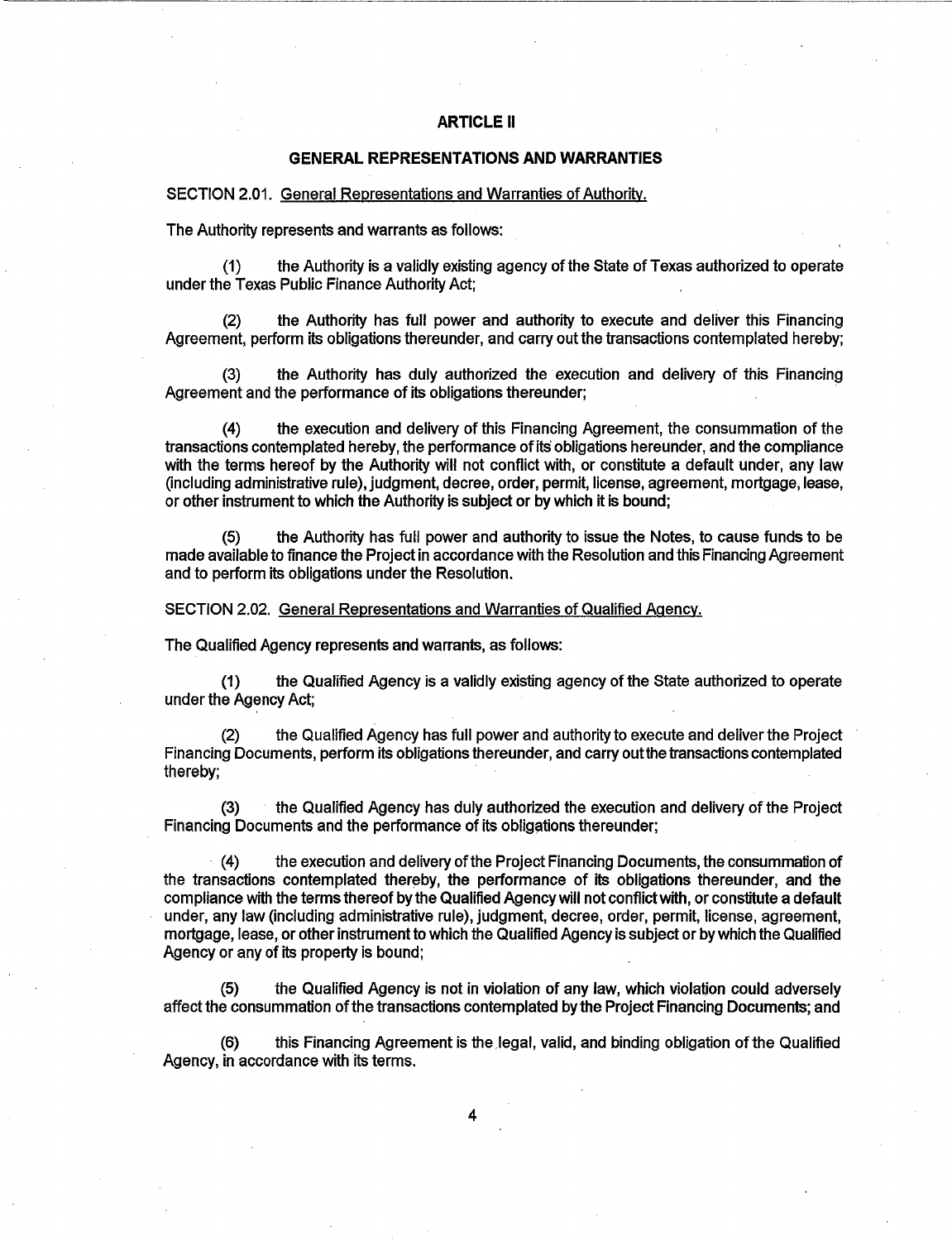#### ARTICLE Ill

### **THE PROJECT**

#### SECTION 3.01. Authorization for Project.

(a) The Qualified Agency represents thatthe Project has been authorized by the Legislature in the Appropriation Act or other act, and that all of the Project Costs to be paid with proceeds of the Notes will be incurred for the acquisition, construction, equipping, major repair, or renovation of facilities and will otherwise be lawful expenditures of the Qualified Agency.

(b) The Qualified Agency represents that the description of each Project Component set forth in Exhibit A to this Financing Agreement is accurate.

#### SECTION 3.02. Plans and Specifications.

(a) The Qualified Agency shall cause the Plans and Specifications to be prepared and shall maintain the Plans and Specifications with its official records.

(b) The Authority and its authorized agents may inspectthe Plans and Specifications at reasonable times.

#### SECTION 3.03. Project Completion Schedule.

(a) As of a Closing Date which relates to funding all or a portion of, among other things, the Project, the Qualified Agency reasonably expects that the Project Completion Amount will be expended within the time periods set forth in Exhibit 8 hereto. The Qualified Agency represents that it is not aware of any fact or circumstance that could cause the entire Project Completion Amount not to be expended as set forth in the Project Completion Schedule, as amended from time to time.

(b) Promptly upon becoming aware of any circumstances that will result in a deviation from Exhibit 8 hereto of \$f,OOO,OOO or more, the Qualified Agency shall notify the Executive Director of the amount and nature of such deviation.

(c) · Promptly upon becoming aware of any circumstances that will result in the expenditure for Project Costs in any "Expenditure Period" (as set forth in Exhibit 8 hereto) of an aggregate amount that is less than the amount set forth in Exhibit 8 hereto for such Expenditure Period, the Qualified Agency shall notify the Executive Director of (1) such aggregate expenditure amount, and (2) the reason(s) that such expenditure amount will be less than the amount set forth in Exhibit 8 hereto.

#### SECTION 3.04. Construction and Acquisition of Project.

(a) The Qualified Agency shall cause the acquisition, construction, equipping, repair, and/or renovation of the Project to be completed with due diligence substantially in accordance with the Plans and Specifications and in a good and workman-like manner.

(b) The Qualified Agency represents that at least 80 percent of the Project Completion Amount will be expended to pay Project Costs constituting expenditures for the construction, reconstruction, or rehabilitation of the Project.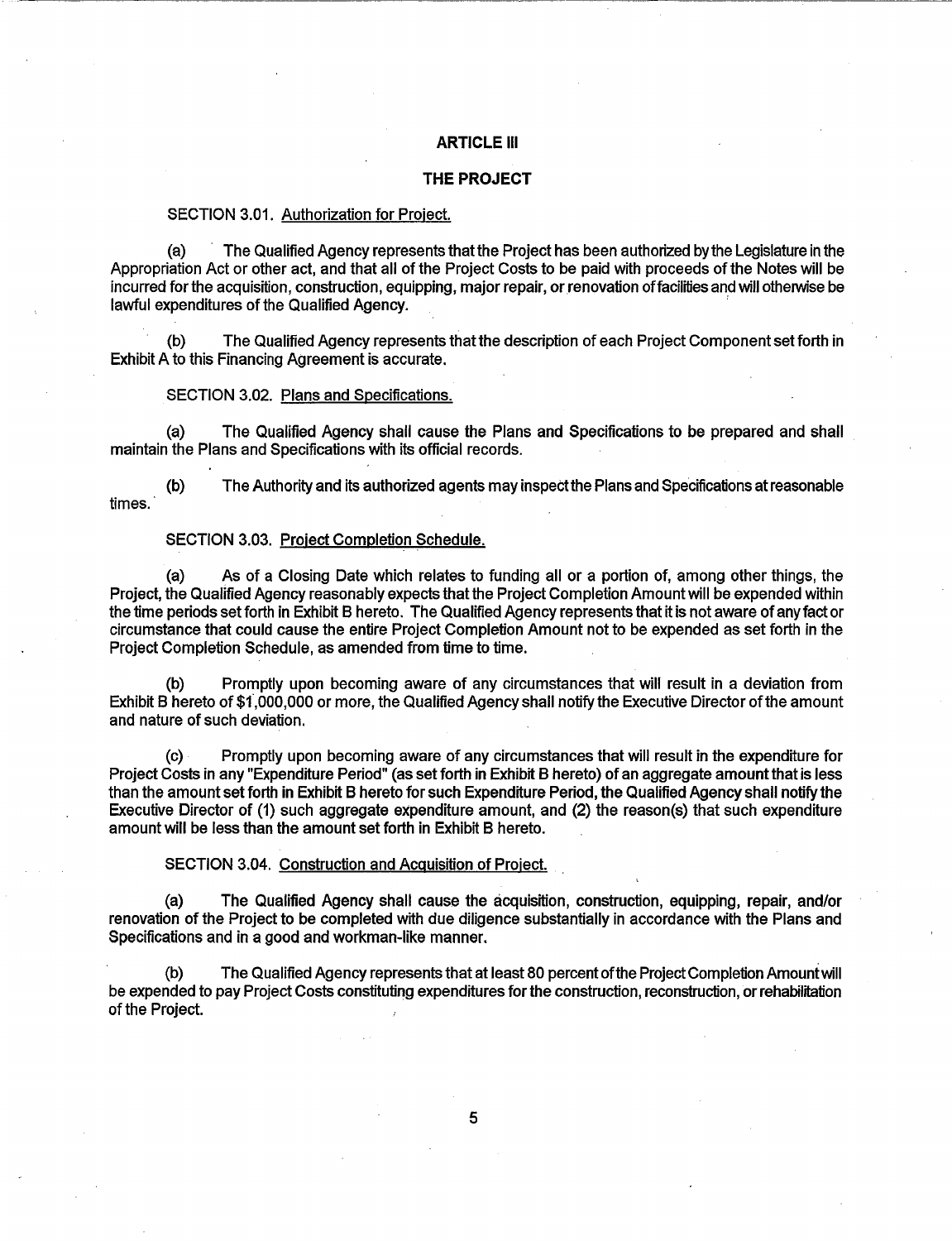(c) The Qualified Agency may shift its use of proceeds among Project Components to the extent permitted by law so long as such shift of use does not constitute an Event of Taxability. The Authority may obtain or require the Qualified Agency to obtain an opinion of Bond Counsel regarding taxability.

#### SECTION 3.05. Licenses and Permits.

The Qualified Agency represents that it has obtained all necessary licenses, permits, and other governmental approvals necessary to complete the Project, except for those (if any) described in Exhibit C to this Financing Agreement.

#### SECTION 3.06. Disbursements of Project Fund.

(a) The Qualified Agency may cause disbursements to be made from the related account ofthe Project Fund in accordance with contracts for the Project, this Financing Agreement, the Resolution, and the Funds Management Agreement.

(b) The Qualified Agency acknowledges that the Project Fund may be applied in accordance with the Resolution for purposes other than the payment of Project Costs.

(c) The Qualified Agency acknowledges and agrees that interest earned in funds contained in the related account of the Project Fund may, pursuant to the limitations and subject to the terms set out in the Funds Management Agreement, be used to pay interest payments, if any, on the Notes.

(d) To obtain a disbursement of funds from the related account of the Project Fund for the payment of Project Costs, the Qualified Agency shall submit to the Authority, not later than the Business Day immediately preceding the disbursement date, a properly completed Disbursement Certificate. Subject to Subsection (e) of this section, upon determining that the submitted Disbursement Certificate has been properly completed, the Executive Director shall cause the Comptroller to transfer funds in the Project Fund to the appropriate fund(s) of the Qualified Agency in the amount(s) set forth in the Disbursement Certificate. The Qualified Agency shall apply the funds so transferred to the payment of Project Costs.

(e) Disbursements from the related account of the Project Fund for the payment of Project Costs shall not exceed, in the aggregate, the Project Completion Amount without the prior approval of the Executive Director (which approval shall be based on availability of funds and legal authorization).

Before a disbursement from the related account of the Project Fund may be made with respect to any Project Component in excess of the estimated cost of such component shown on Exhibit A of this Financing Agreement, the Qualified Agency shall give notice to the Executive Director identifying such Project Component and stating the amount of such excess.

(g) In the event that the Authority determines that the Qualified Agency has breached any material representation, warranty, or agreement in this Financing Agreement, the Authority, in its discretion, may suspend further disbursement of the related account of the Project Fund if, in the opinion of the Texas Attorney General (1) such suspension is lawful, and (2) such breach constitutes a breach of this Financing Agreement. Such suspension may commence not sooner than the 30th day after the date of delivery to an Authorized Agency Representative of notice of such suspension, and may continue until such breach is cured or is waived by the Executive Director. If such breach is not cured or waived within 90 days after the date such suspension commenced, the Authority may apply any remaining funds in the related account ofthe Project Fund allocated to the payment of Project Costs in the manner permitted by the Resolution and law.

(h) To the extent required by law, the Qualified Agency has submitted a master plan for construction of its facilities and shall periodically revise the master plan in accordance with such law.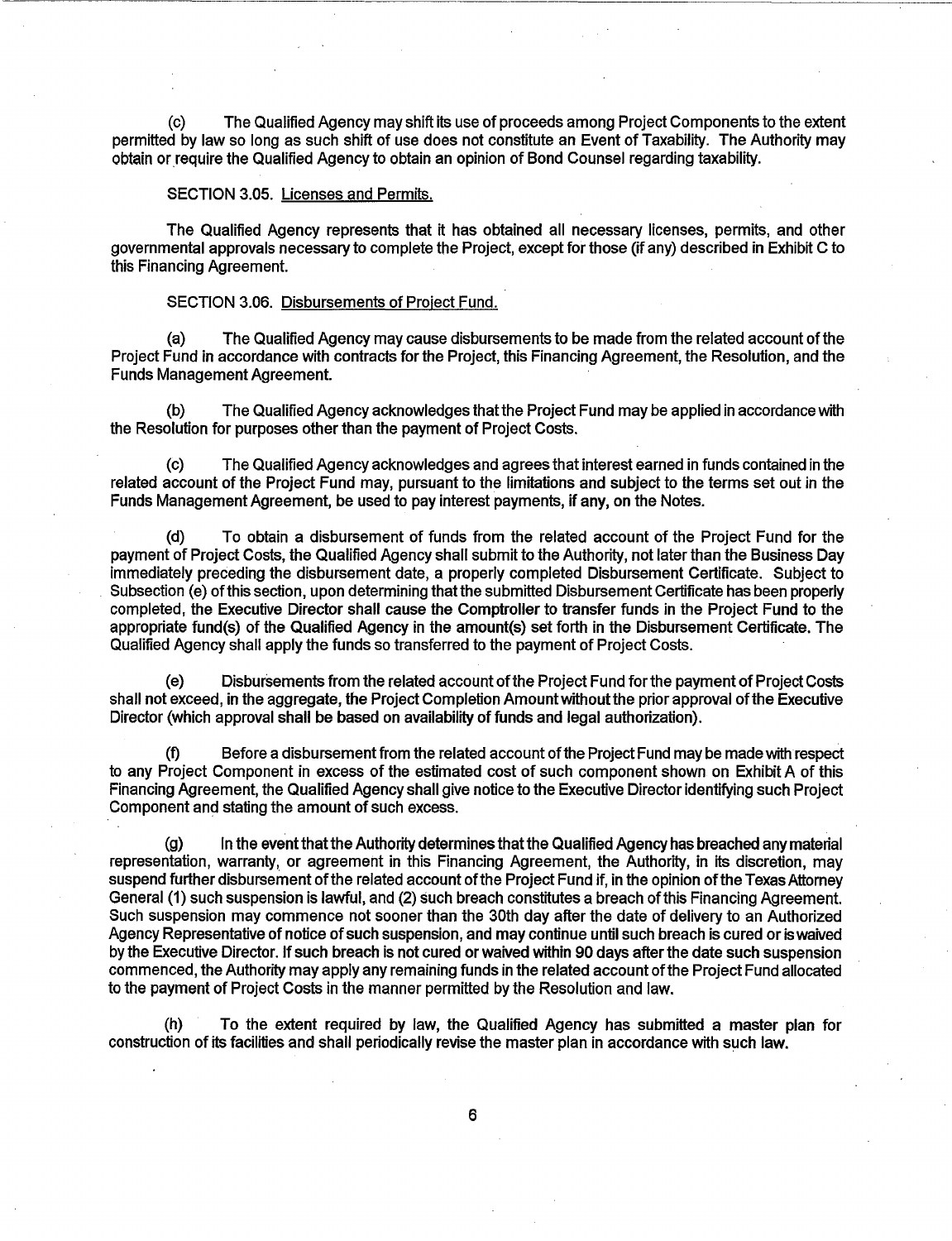#### SECTION 3.07. Status Reports.

Not later thari the 15th day of each month, through the month following the month in which the Project Completion Date occurs, the Qualified Agency shall prepare and deliver to the Executive Director a status report, containing the information set forth in Exhibit E to this Financing Agreement, covering the preceding calendar month. At other times (whether before or after the Project Completion Date), the Qualified Agency shall provide the Executive Director, upon request, with any information available to the Qualified Agency regarding the expenditure of funds disbursed to the Qualifieq Agency from the related account of the Project Fund or the condition or use of the Project.

#### SECTION 3.08. Inspection of Project.

The Authority and its authorized agents, at reasonable times before and after completion of the Project, may enter on and inspect the Project and examine any records of the Qualified Agency relating to the Project.

## SECTION 3.09. Completion of Project.

Upon the completion of the Project (or when no further proceeds qfthe Notes are to be expended for Project Costs), the Qualified Agency shall deliver to the Executive Director a properly completed Project Completion Certificate.

## SECTION 3.10. Use of Project.

(a) The Qualified Agency may use the Project for any lawful purpose so long as such use does not constitute an Event of Taxability.

(b) The Qualified Agency shall not lease any part of the Projectto, or permit any part of the Project . to be operated or otherwise used by, an entity other than an agency or political subdivision of the State without the prior approval of the Executive Director. No agreement. whether formal or informal, purporting to authorize any such use of a Project (or part thereof) shall be effective unless and until it has been approved by the Executive Director. The Authority shall direct the Executive Director to approve any proposed arrangement for use of the Project (or a part thereof) by a nongovernmental entity upon obtaining an opinion of Bond Counsel to the effect that such arrangement will not constitute an Event of Taxability.

## SECTION 3.11. Authoritv Not Responsible for Project.

(a) The Authority has no responsibility for the acquisition, construction, equipping, repair, or renovation of the Project or for the operation or maintenance of the Project, provided that a contract with an entity other than an agency or political subdivision of the state to manage or operate the Project (or a part thereof) constitutes the "use" of the Project, within the meaning of, and is subject to, SECTION 3.10 hereof.

(b) If the Project Fund is insufficient for the payment of all of the Project Costs, the Authority is not responsible for the payment of any Project Costs that cannot be paid from the Project Fund.

#### SECTION 3.12. Necessity for Project.

The Qualified Agency represents to the Authority that, as of the Closing Date:

(1) the provision of the Project in accordance with the Project Completion Schedule is necessary in order for the Qualified Agency to effectively carry out its lawful duties and functions; and

(2) the Qualified Agency expects that it will use the Project for the purposes for which it is designed for the entire useful economic life of the Project.

7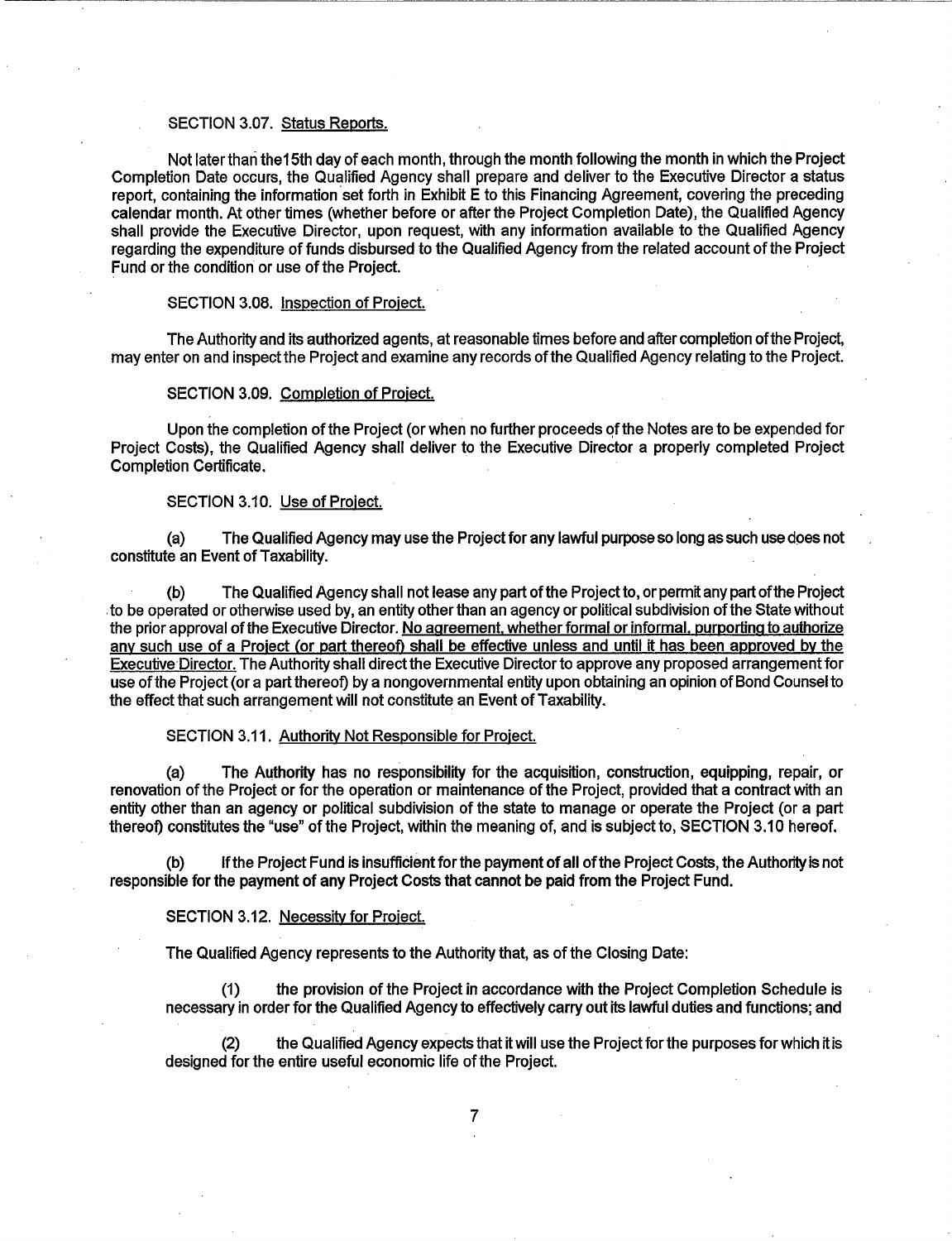#### **ARTICLE IV**

#### **THE NOTES**

### SECTION 4.01. Issuance of the Notes.

The Authority shall use its best efforts to issue and sell the Notes from time to time in an amountthat is sufficient for the Project Completion Amount to be made available in the Project Fund for the payment of the Project Costs.

#### SECTION 4.02. Cooperation by Qualified Agency.

The Qualified Agency shall take the action(s), enter into the agreement(s), provide the certification(s) contemplated by this Financing Agreement, and otherwise cooperate with the Authority and its agents, to effect the lawful issuance and administration of the Notes under this Financing Agreement.

#### SECTION 4.03. Maintaining Tax-Exempt Status of the Notes.

(a) Not to Cause Interest to Become Taxable. The Qualified Agency shall not use, permit the use of, or omit to use Gross Proceeds or any other amounts in a manner which (or take or omit to take any other action which if taken or omitted, respectively), if made or omitted respectively, would cause interest on any Note to be includable in the gross income, as defined in section 61.of the Code, of the owner thereof for federal income tax purposes. The Qualified Agency shall adopt and comply with the provisions of such amendments hereof and supplements hereto as may, in the opinion of nationally recognized bond counsel, be necessary to preserve or perfect such exclusion. Without limiting the generality ofthe foregoing, the Qualified Agency shall comply with each of the specific covenants in this Section 4.03 at all times prior to the last maturity date of the Notes, whether by stated maturity or earliest redemption, unless and until the Qualified Agency shall have received a written opinion of nationally recognized bond counsel to the effect that failure to comply with such covenant will not adversely affect the excludability of interest on any Note from the gross income ofthe owner thereof for federal income tax purposes, and thereafter such covenant shall no longer be binding upon the Qualified Agency to the extent described in such opinion, anything in any other part, provision or subsection of this Section 4.03 to the contrary notwithstanding.

(b) No Private Use or Payments. At all times prior to the last maturity date of the Notes, whether by stated maturity or earlier redemption, the Qualified Agency shall neither

use nor permit the use of Gross Proceeds (or any property acquired, constructed, or improved with Gross Proceeds) in any trade or business carried on by any Person (or in any activity of any Person other than a natural person) other than a state or local government, nor

(2) directly or indirectly impose or accept any charge or other payment for use of Gross Proceeds (or use of any property acquired, constructed, or improved with Gross Proceeds) in any trade or business carried on by any Person (or in any activity of any Person other than a natural person) other than a state or local government,

unless either (i) such use is merely as a member (and, except possibly for the amount of use and any corresponding rate adjustment, is extended by the Qualified Agency on the same terms as to all other members) of the general public or (ii) such charge or payment consists of taxes of general application within the Qualified Agency or interest earned on temporary Investments acquired with Gross Proceeds pending application of such Gross Proceeds for their intended purposes. For purposes of this Paragraph (b), property is considered to be "used" by a Person if: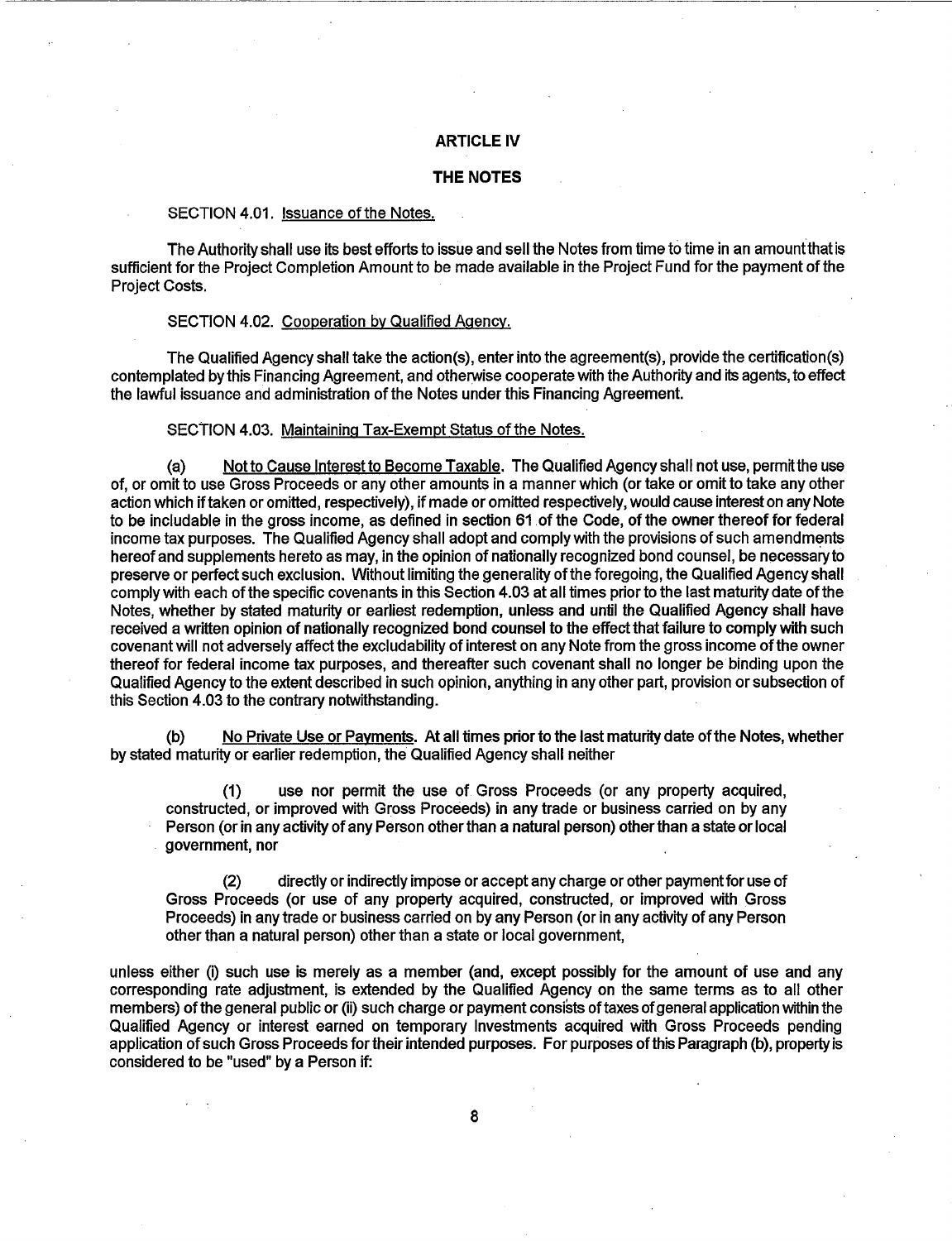(A) Sale or Lease: it is sold or otherwise disposed of, or leased, to such Person;

------------~------·---------------------~---

(B) Management Contract: it is operated, managed, or otherwise physically employed, utilized, or consumed by such Person, excluding operation or management pursuant to an agreement which meets the conditions described in Internal Revenue Service Regulations 1.141-0 et.seq.

(C) Capacitv. Output or Service Commitment: capacity in or output or service from such property is reserved or committed to such Person under a take-or-pay, output, incentive payment, or similar contract or arrangement;

(D) Preferential Service: such property is used to provide service to (or such service is committed to or reserved for) such Person on a basis or terms which (except possibly for the amount of use and any corresponding rate adjustment) are different from the basis or terms on which such service is provided (or committed or reserved) to members of the public generally;

· (E) Developer: such Person is a developer and a significant amount of property acquired, constructed, or improved with proceeds from the sale of a series of bonds of which the Notes are a part serves only a limited area substantially all of which is owned by such Person, or a limited group of developers, unless such area is developed and sold to (and occupied by) members of the general public with reasonable speed; or

(F) Other Incidents of Ownership: substantial burdens and benefits of ownership of such property are otherwise effectively transferred to such Person.

but the temporary investment of Gross Proceeds or proceeds of bonds of any series of which the Notes are a part pending application for their intended purposes shall not constitute "use" of Gross Proceeds or such proceeds.

(c) No Private Loan. The Qualified Agency shall not use Gross Proceeds to make or finance loans to any Person other than a state or local government, excluding loans consisting of temporary investments of Gross Proceeds pending application of such Gross Proceeds for their intended purposes. For purposes of this Paragraph (c), Gross Proceeds are considered to be "loaned" to a Person if (i) property acquired, constructed, or improved with Gross Proceeds or with proceeds from the sale of bonds of the series of which a Note is a part· is sold or leased to such Person in a transaction which creates a debt for federal income tax purposes, (ii) capacity in or service from such property is committed to such Person under a take-or-pay, output, or similar contract or arrangement, or (iii) indirect benefits, or burdens and benefits of ownership, of Gross Proceeds or such property are otherwise transferred to such Person in a transaction which is the economic equivalent of a loan.

(d) · Promptly upon request, the Qualified Agency shall provide the Executive Director with any information available to the Qualified Agency relating to the expenditure of the proceeds of the Notes by or on behalf of the Qualified Agency or the use of the Project that could have an adverse effect on the tax-exempt status of the Notes.

(e) The Qualified Agency shall timely take such lawful action as requested by the Executive Director to avoid, remedy, or mitigate the effect of an Event of Taxability.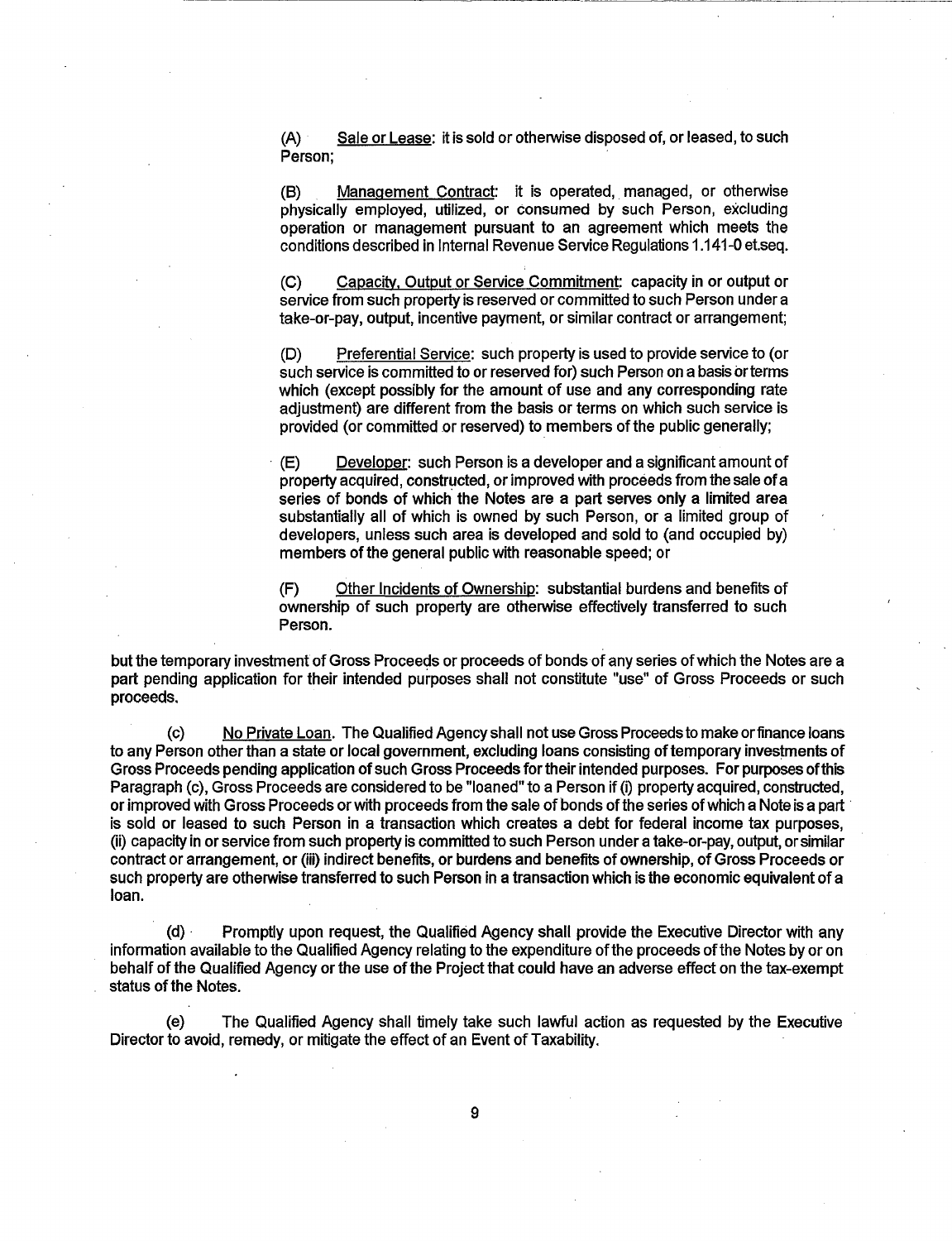Notwithstanding anything set forth in this Section 4.03, any use, directly or indirectly, including use resulting from any sales agreement, lease agreement, operating agreement or other agreement by an entity other than an agency or political subdivision of the State, shall require, in accordance with Section 3.10 of this Financing Agreement the prior written approval of the Executive Director, as contemplated by such Section 3.10 of this Financing Agreement.

#### SECTION 4.04. Arbitrage Rebate.

(a) The Qualified Agency shall timely take such lawful action as requested by the Executive Director to avoid or mitigate the obligation to make payments to the United States government under section 148(f) of the Code, unless an Authorized Agency Representative certifies to the Authority that the requested action is not practicable.

(b) If the Qualified Agency fails to cause Note proceeds to be expended within the time periods set forth in the Project Completion Schedule, the Executive Director may inquire as to the nature of such failure and the extent to which it is expected to continue.

The Qualified Agency shall use its best efforts to expend all funds necessary to complete its Project within the two-year expenditure period set forth in section 148(f)(4)(C) of the Code as follows: (i) 10 percent ofthe funds within the 6-month period beginning on the date the Notes are issued; (ii) 45 percent ofthe funds within the 1-year period beginning on such date; (iii) 75 percent of such funds within the 18-month period beginning of such date; and (iv) 1 00 percent of such funds within the 2-year period beginning on such date. If a portion of the Project Completion Amount will remain unexpended as of the close of the two-year period beginning with the Closing Date (or such other period as specified by the Executive Director), the Qualified Agency, not later than the close of such period, shall notify the Executive Director of the amount of such unexpended funds and the purpose(s) for which such funds are being retained in the Project Fund after such period.

#### . SECTION 4.05. Disclosure Documents.

(a) The Qualified Agency shall provide the Authority, promptly upon request, with available information relating to the Qualified Agency or the Project that the Executive Director determines appropriate for inclusion in the Disclosure Documents. The Qualified Agency authorizes the Authority to include any such information in the Disclosure Documents.

(b) The Qualified Agency shall provide the Authority with certification of an Authorized Agency Representative to the effect that the information contained in the Disclosure Documents provided by the Qualified Agency is accurate and does not omit any information necessary to make the information provided not misleading.

(c) The Qualified Agency authorizes the Authority and any offeree or purchaser of the Notes to rely on the information and certifications provided by the Qualified Agency under this section. The Notes will not be issued unless the information and certifications requested under this section have been provided by the Qualified Agency.

#### **ARTICLE V**

#### **PARTICULAR AGREEMENTS**

SECTION 5.01. Recordkeeping.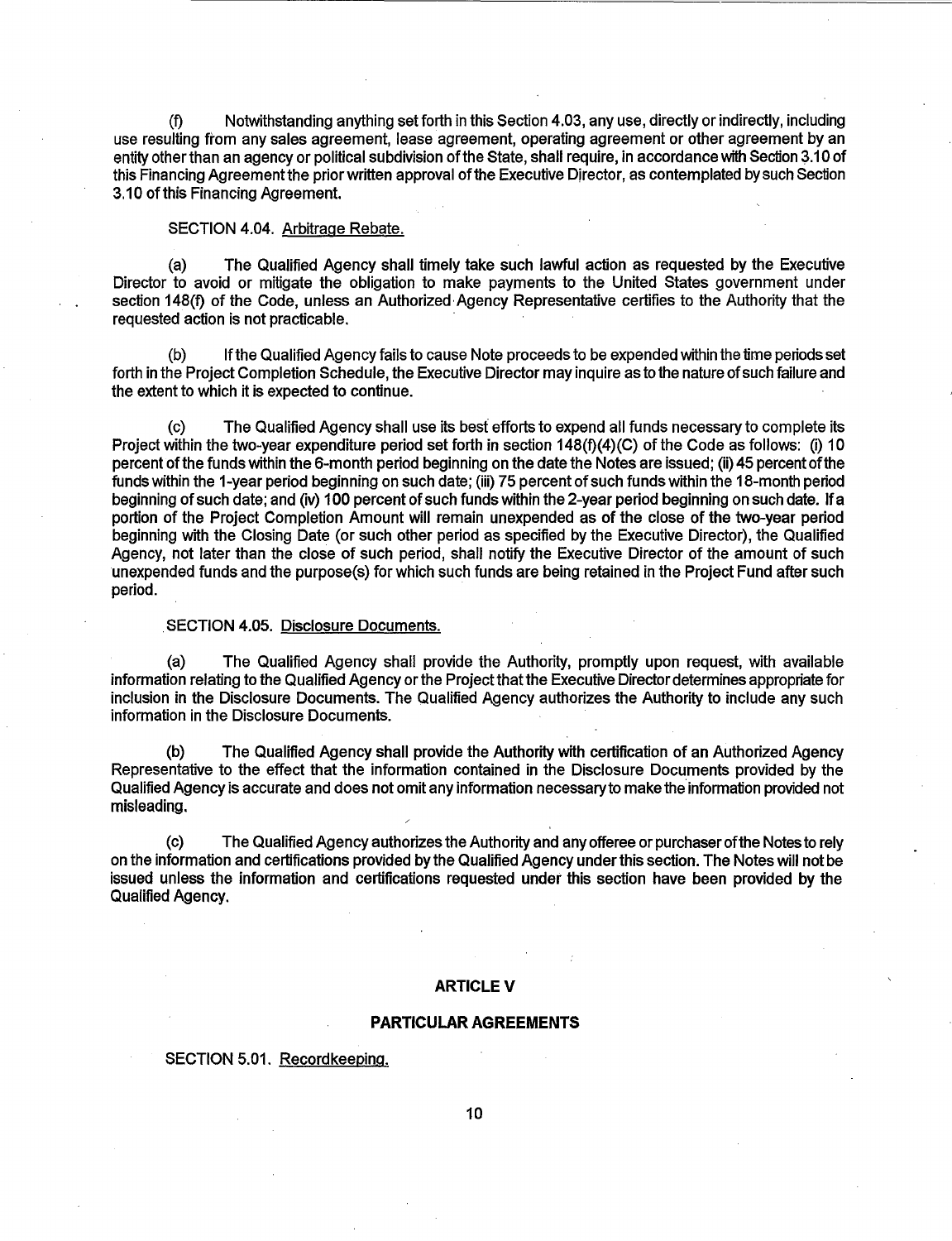The Executive Director shall retain, as official records of the Authority, all Disbursement Certificates, the Project Completion Certificate, and all periodic Project status reports submitted by the Qualified Agency pursuant to this Financing Agreement.

#### SECTION 5.02. Indemnification of Qualified Agency.

The Qualified Agency represents that, subject to applicable law, it intends that each Facility Contract providing for payment of goods or services exceeding \$25,000 will require indemnification of the Qualified Agency. The Qualified Agency will be provided with insurance, a surety bond, or other form of financial assurance, from a financially sound provider, that assures performance under such Facility Contract with respect to such indemnification, unless the Qualified Agency determines that such financial assurance is not necessary or is required in a reduced amount.

#### SECTION 5.03. Availability of Other Funding.

As of the Closing Date, the Qualified Agency represents that no funds (other than funds derived from note proceeds) have been appropriated to the Qualified Agency for the biennium in which the Notes are issued for application to the payment of Project Costs that are to be paid with the proceeds of the Notes. It is understood and agreed, however, that the Qualified Agency may apply funds other than bond proceeds for payment of Project Costs in compliance with applicable law.

#### SECTION 5.04. Real Propertv.

The Qualified Agency represents that, subject to applicable law, it does not intend to acquire real property at a purchase price in excess of \$25,000 unless:

(1) such property is suitable for the Qualified Agency's intended use and has no defect or condition (including, without limitation, pollution or hazardous waste defects) that would jeopardize such use; or

(2) the Qualified Agency determines that, notwithstanding such nonsuitability, defect, or condition (as applicable), such acquisition is appropriate.

#### SECTION 5.05. Title Insurance.

. The Qualified Agency represents that, subject to applicable law, it does not intend to acquire any real property at a purchase price in excess of \$25,000 unless:

(1) the Qualified Agency's title to such property is insured by title insurance in an amount not less than the purchase price paid by the Qualified Agency, subject to standard printed exceptions, with only those changes thereto normally required by a prudent purchaser; or

(2) the Qualified Agency determines that the acquisition of such real property without such title insurance is appropriate.

#### SECTION 5.06. Project Design.

The Qualified Agency represents that the Project has been (or will be) designed to satisfy all of the purposes that the Qualified Agency intends the Project to serve, and that the Qualified Agency has used (or will use) all reasonable efforts to design the Project so that the Project will be provided, and can be operated, at such reasonable cost as is consistent with applicable legal requirements and the sound business judgment of the Qualified Agency.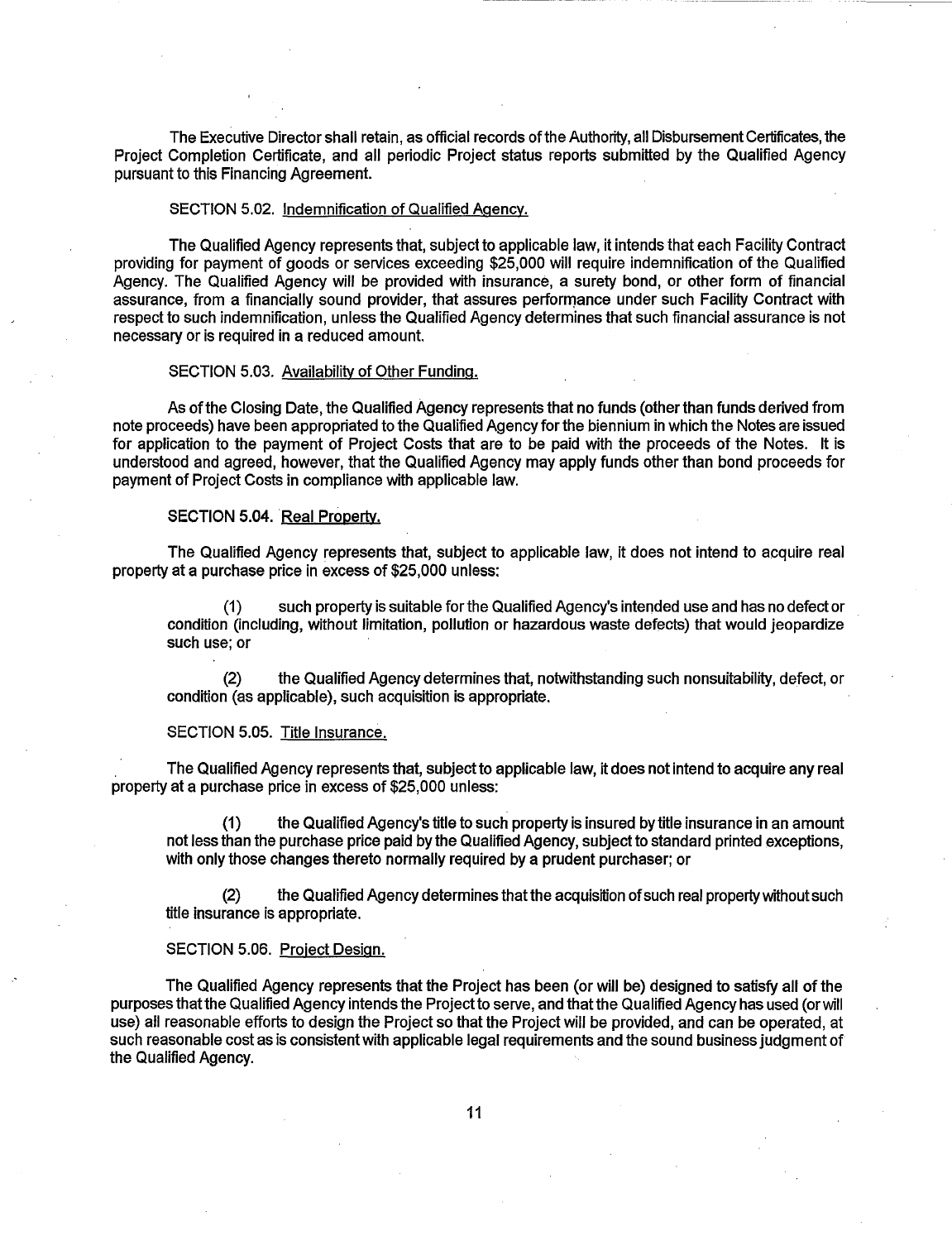## **ARTICLE VI**

## **MISCELLANEOUS PROVISIONS**

## SECTION 6.01. Term of Agreement.

~~~~~~~~~~~~~~----~--------------------

This Financing Agreement shall take effect upon its delivery by the parties hereto and shall remain in effect until the Notes have been fully paid or until no more periodic status reports are required from the Qualified Agency under this Financing Agreement, whichever is the later to occur.

SECTION 6.02. Amendment.

The Authority and the Qualified Agency, by mutual agreement, may amend this Financing Agreement if, before the amendment takes effect:

(1) the Qualified Agency obtains an opinion of its legal counsel to the effect that such amendment is permitted under the Agency Act and other law governing the Qualified Agency; and

(2) either of the following requirements is satisfied:

(A) the Authority obtains an opinion of Bond Counsel to the effect that such amendment will not constitute an Event of Taxability, violate the Authorizing Law or the Resolution, or adversely affect the rights of the owners of the Notes thereunder, or

(B) the owners of at least a majority in aggregate principal amount of the outstanding Notes affected by such amendment consent thereto.

#### SECTION 6.03. Notices and Other Communications.

(a) Notices, certificates, approvals, and other communications under this Financing Agreement shall be in writing and delivered by United States mail, postage paid, by telex, telegram, or other electronic transmission, or by express or personal delivery, addressed as follows:

(1) **if to the Qualified Agency:** 

**Texas Department of Public Safety 5805 N. Lamar Blvd.** · **Austin, Texas 78773-0130** 

#### **Attention: Chief of Finance**

(2) if to the Authority:

Texas Public Finance Authority 300 West 15th Street Suite 411 Austin, Texas 78701

Attention: Executive Director

12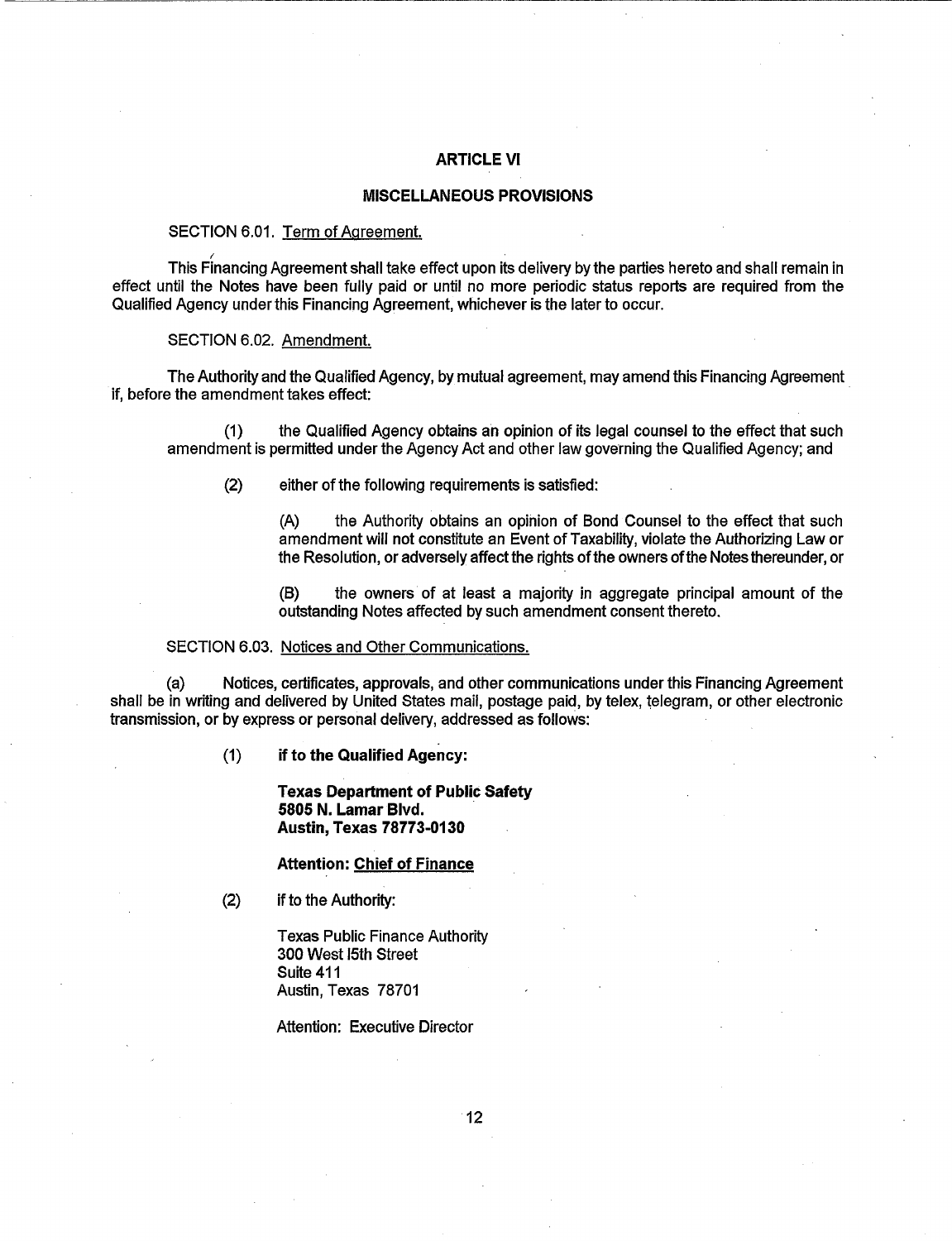(3) if to the Comptroller of Public Accounts

Comptroller of Public Accounts- Treasury Operations P.O. Box 12608 Capitol Station Austin, Texas 78711

#### Attention: Director, Cash Management Division

(b) Any such party may designate any additional or different address to which communications under this Financing Agreement shall be delivered by giving at least five days' advance notice thereof to the affected party.

(c) Any communication delivered by mail in compliance with this section is deemed to have been delivered as of the date of deposit in the mail.

(d) A provision of this Financing Agreement that provides for a different method of giving notice or otherwise conflicts with this section supersedes this section to the extent of the conflict.

SECTION 6.04. Exclusive Benefit.

This Financing Agreement shall inure to the exclusive benefit of and be binding on the Authority, the Qualified Agency, and their respective successors.

SECTION 6.05. Severabilitv.

----------------------

If any part of this Financing Agreement is ruled unenforceable by a court of competent jurisdiction, this Financing Agreement shall remain operable to the fullest extent possible under the application of such ruling.

SECTION 6.06. Conflict with Memorandum.

In the event of a conflict between this Financing Agreement and the Memorandum, this Financing Agreement shall supersede the Memorandum to the extent of the conflict.

SECTION 6.07. Counterparts.

This Financing Agreement may be executed in multiple counterparts, each of which shall be an original and all of which shall constitute one and the same document.

SECTION 6.08. Governing Law.

This Financing Agreement shall be governed by and construed in accordance with the law of the State of Texas.

IN WITNESS WHEREOF, the parties have caused this Financing Agreement to be executed by their respective duly authorized officers as of the date first above written.

Bv

TEXAS PUBLIC FINANCE AUTHORITY TEXAS DEPARTMENT OF PUBLIC SAFETY

anos A. Saun Bv.

13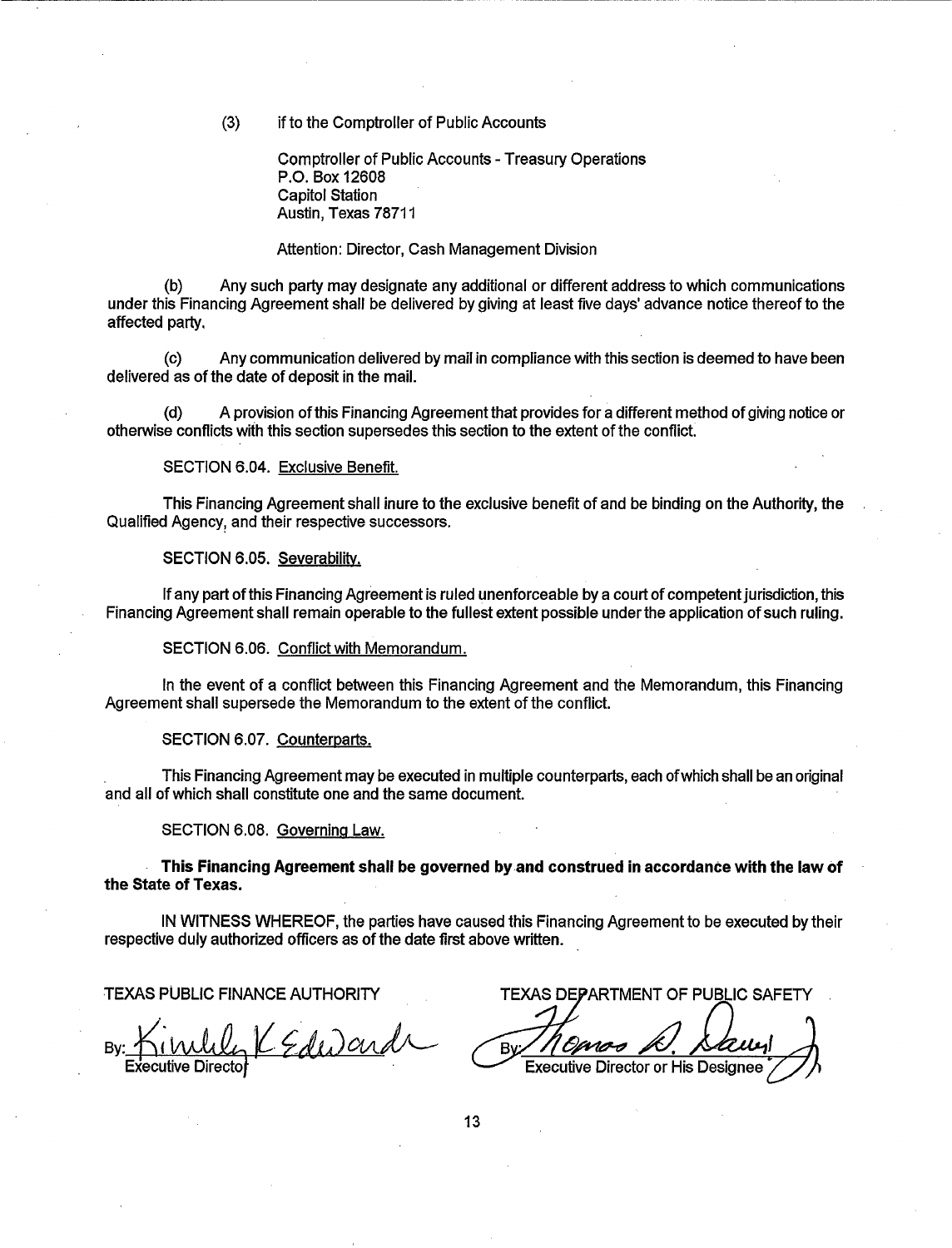## EXHIBIT A TO THE FINANCING AGREEMENT

# PROJECT DESCRIPTION

| PROJECT COMPONENTS                                                        | <b>ESTIMATED COST</b> | <b>ESTIMATED USEFUL LIFE</b> |
|---------------------------------------------------------------------------|-----------------------|------------------------------|
| Construction of District Office in the<br>Bryan area                      | \$3,843,562           | 50 to 75 Years               |
| <b>Construction of Area Office in</b><br>Waxahacie                        | \$2,922,440           | 50 to 75 Years               |
| <b>Expansion of Crime Lab in Garland</b>                                  | \$16,879,575          | 50 to 75 Years               |
| <b>Construction of Ranger Headquarters</b><br>and Training Center in Waco | \$2,100,000           | 50 to 75 Years               |
| <b>Total -Project Completion Amount</b>                                   | \$25,745,577          |                              |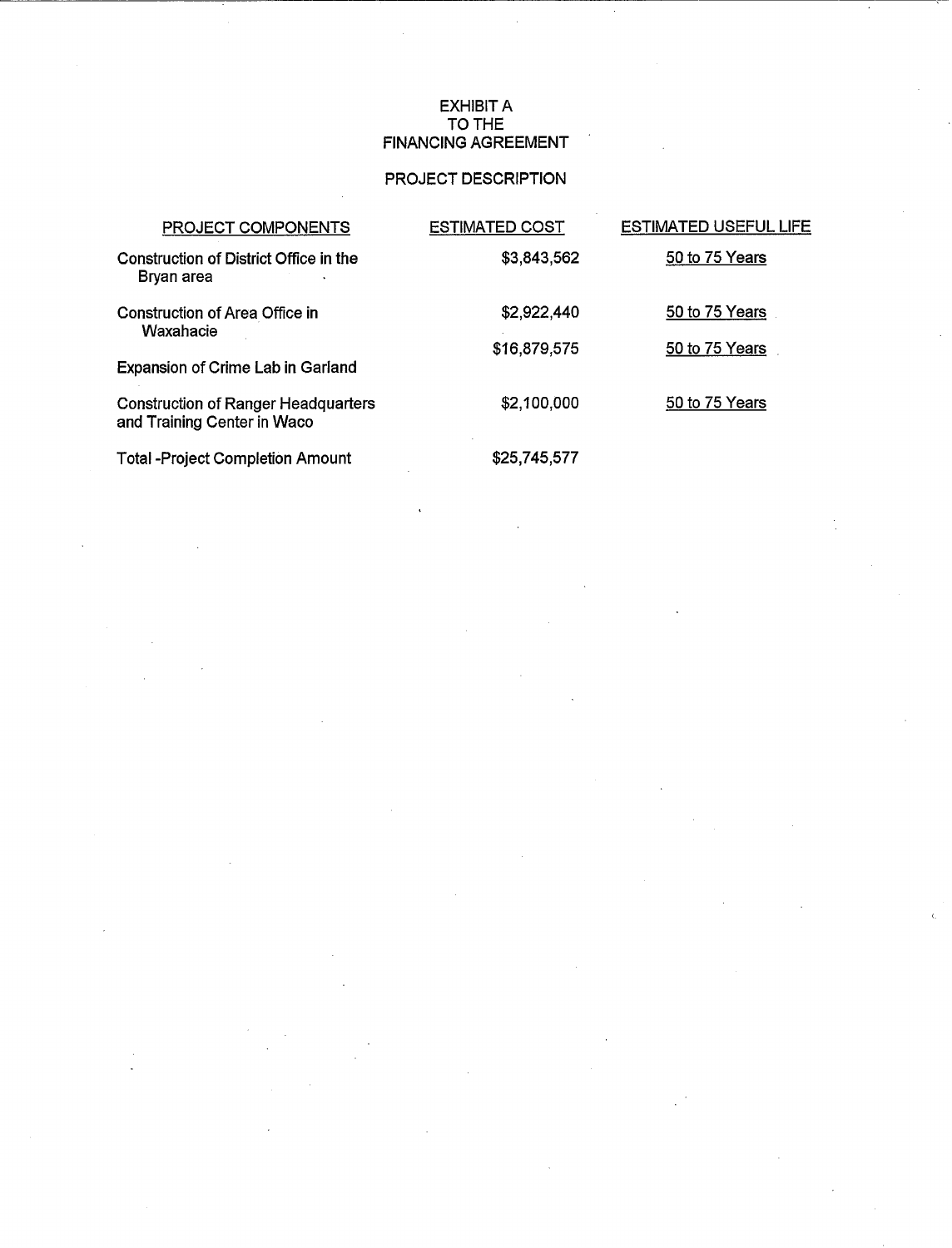## EXHIBIT B TO THE FINANCING AGREEMENT

## PROJECT COMPLETION SCHEDULE

# EXPENDITURE PROJECTED<br>
PERIOD PERIOD

# PROJECT **EXPENDITURES** EACH PERIOD

| 6 months  | \$7,284,939  |
|-----------|--------------|
| 12 months | \$18,460,638 |
| 18 months | \$ O         |
| 24 months | \$0          |
| 30 months | \$0          |
| 36 months | ٠<br>s o     |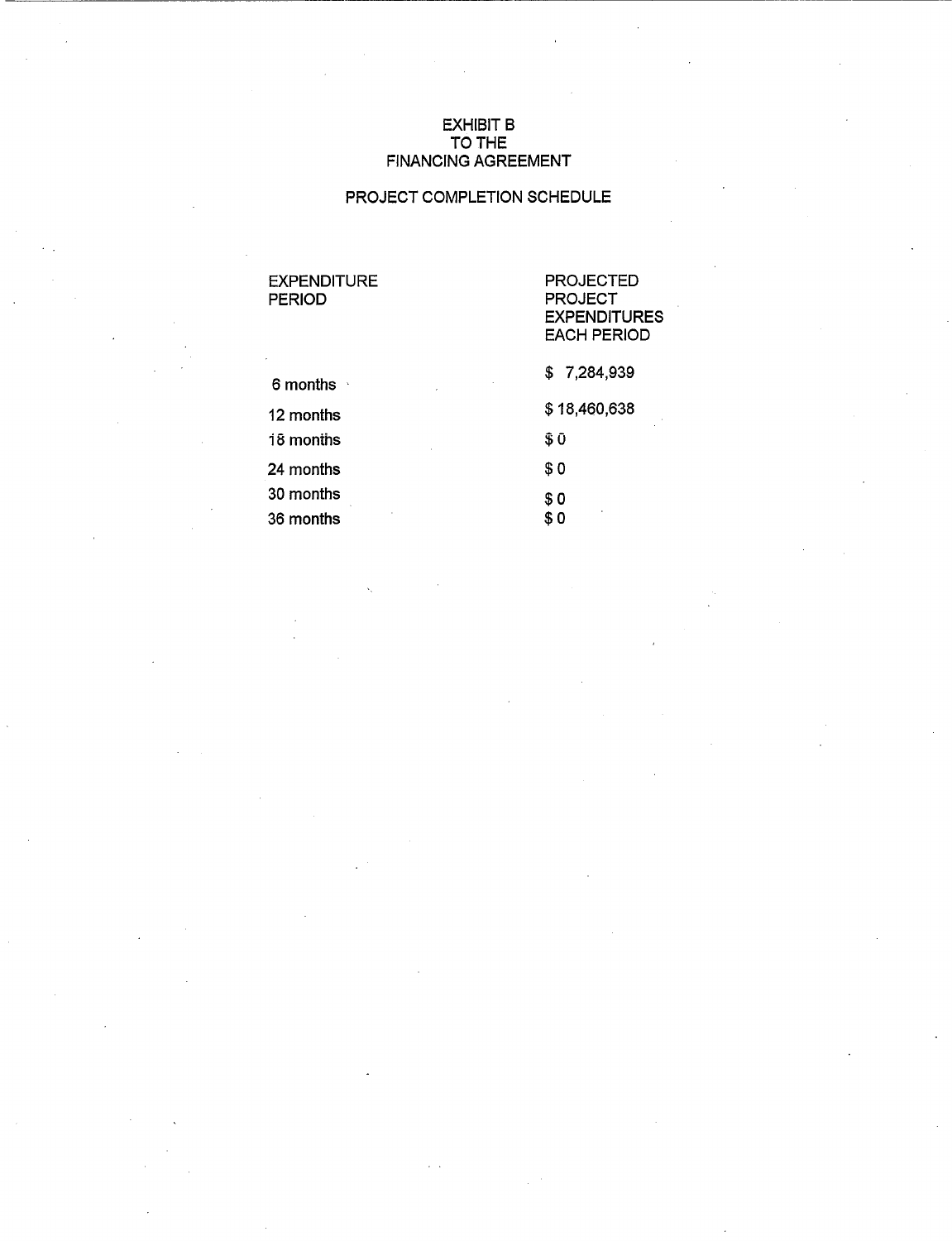## **EXHIBIT C** to the Financing Agreement

## Governmental Project Approvals

As of the Closing Date, the following licenses, permits, and other governmental approvals necessary to complete the Project have not been obtained [describe each such approval (e.g., utility easement), stating for each (1) the identity of the Project facility (or facilities) for which such approval is required, (2) the primary requirements necessary to obtain such approval, and (3) the date that such approval is expected to be obtained]:

None

 $\cdot$  . The contract of the contract of the contract of the contract of the contract of the contract of the contract of the contract of the contract of the contract of the contract of the contract of the contract of the co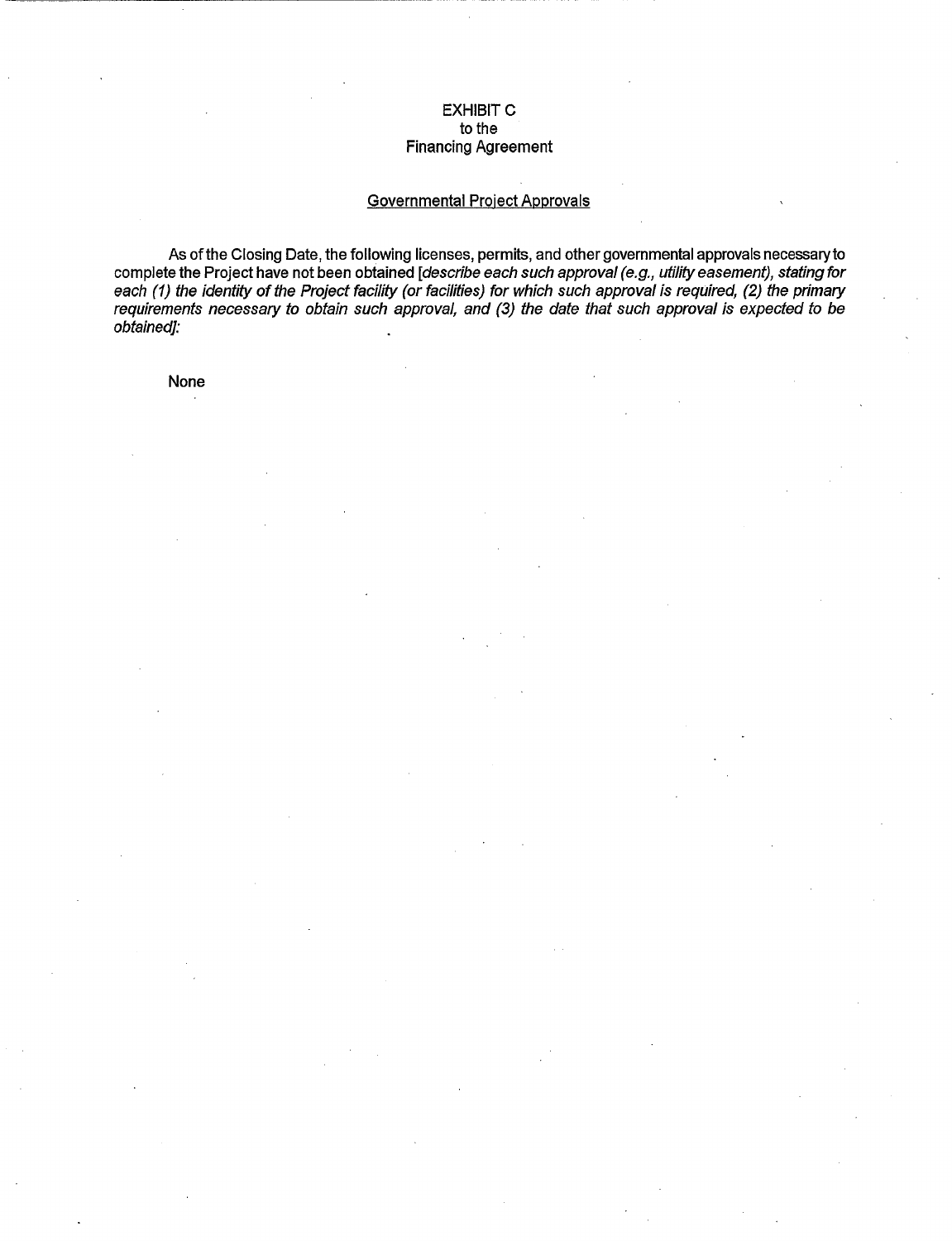#### EXHIBIT D to the Financing Agreement

#### Form of Disbursement Certificate

## DISBURSEMENT CERTIFICATE

The undersigned hereby certifies, on behalf of the Department of Public Safety (the "Qualified Agency"), as follows:

(a) The capitalized ternis in this Certificate that are not herein defined shall have the meanings defined in the Financing Agreement, dated as of the 24<sup>th</sup> day of July, 2006, between the Qualified Agency and the Texas Public Finance Authority.

(b) The Qualified Agency (Agency No. 405) requests a disbursementfrom the Project Fund to pay Project Costs in the aggregate amount of \$\_\_\_\_\_\_\_\_\_\_\_\_\_\_. The aggregate of all disbursements (including this disbursement) from the Project Fund requested by the Qualified Agency to date is \$

(c) Except as previously disclosed in writing to the Executive Director, the Qualified Agency is not in breach of any representation, warranty, or agreement in the Financing Agreement. ·

(d) The Qualified Agency reasonably expects to submit payment vouchers, in the aggregate amount of the disbursements requested by this Certificate, for the payment of the Project Costs for which disbursement is requested, within \_\_\_\_\_ days after the date of submission of this Certificate to the Authority.

(e) For each item of Project Costs for which a disbursement of funds is requested, state the following information *lattach separate sheet if necessary*];

Program Amount of Fund Approp. Cost Project Appropriation Item Disbursement No. No. Account Identification Year

IN WITNESS WHEREOF, the undersigned executes this Certificate on the date shown below.

By:.~~~--~--~~--- Authorized Agency Representative

Date: \_\_\_\_\_\_\_\_\_\_\_\_ \_\_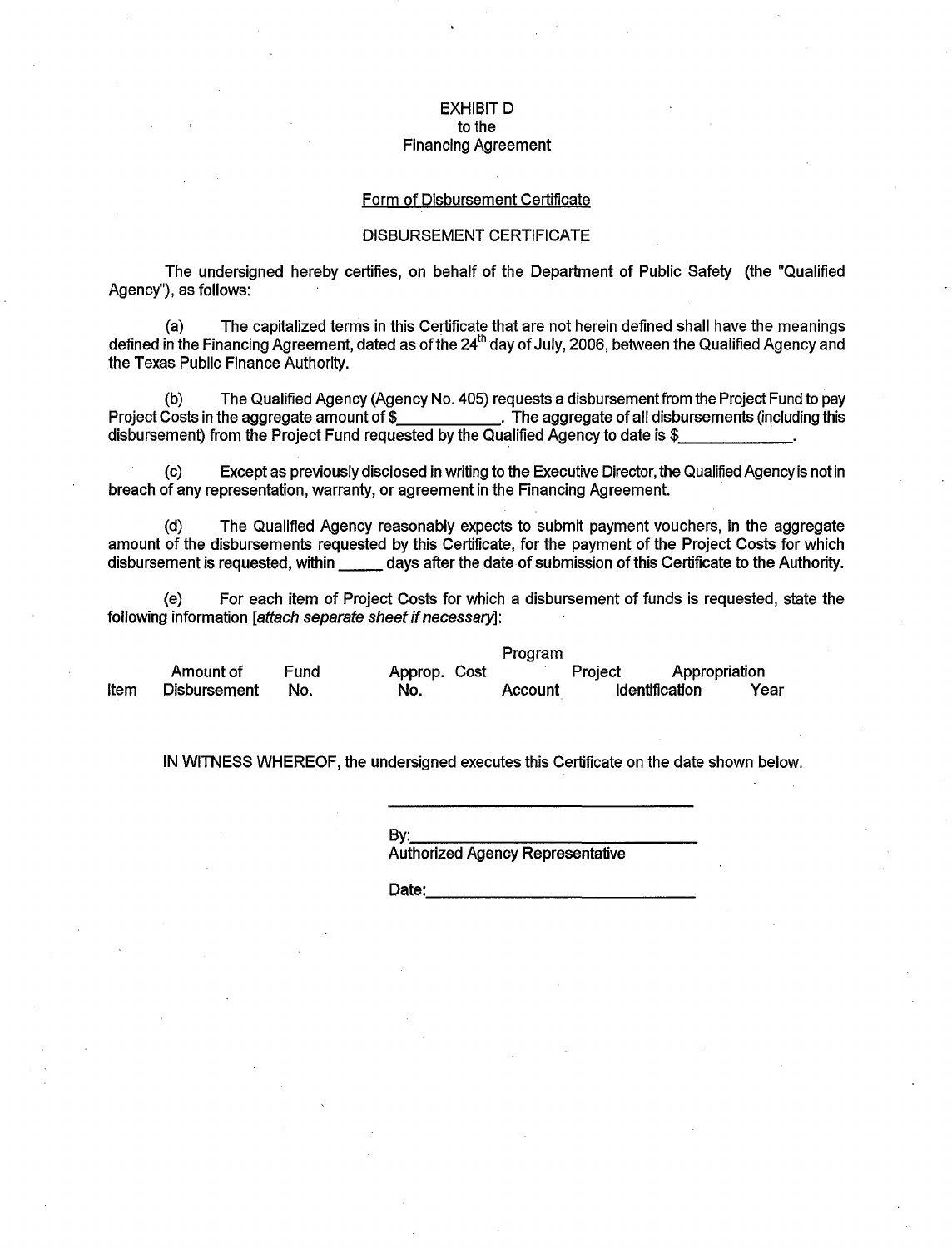## **EXHIBIT E** to the

# Financing Agreement

## Monthly Status Report Information

The monthly status report prepared by the Qualified Agency pursuant to this Financing Agreement shall contain the following information with respect to the Project:

- (1) identity of the Project Components (name, ID no., etc.) and the original date on which such Project Components were first financed hereunder;
- (2) fund number(s);
- $(3)$ the budget amount for the Project Components (including adjustments, if any);
- (4) description of work category;
- (5) amount expended for reporting month;
- (6) total amount expended to date;
- (7) amount encumbered;
- (8) available balance;
- (9) percent work complete;
- (10) percent funds expended; and
- (11) narrative identifying any problems (including, without limitation, delays and cost overruns) and indicating whether such problems will substantially alter work schedule or costs.